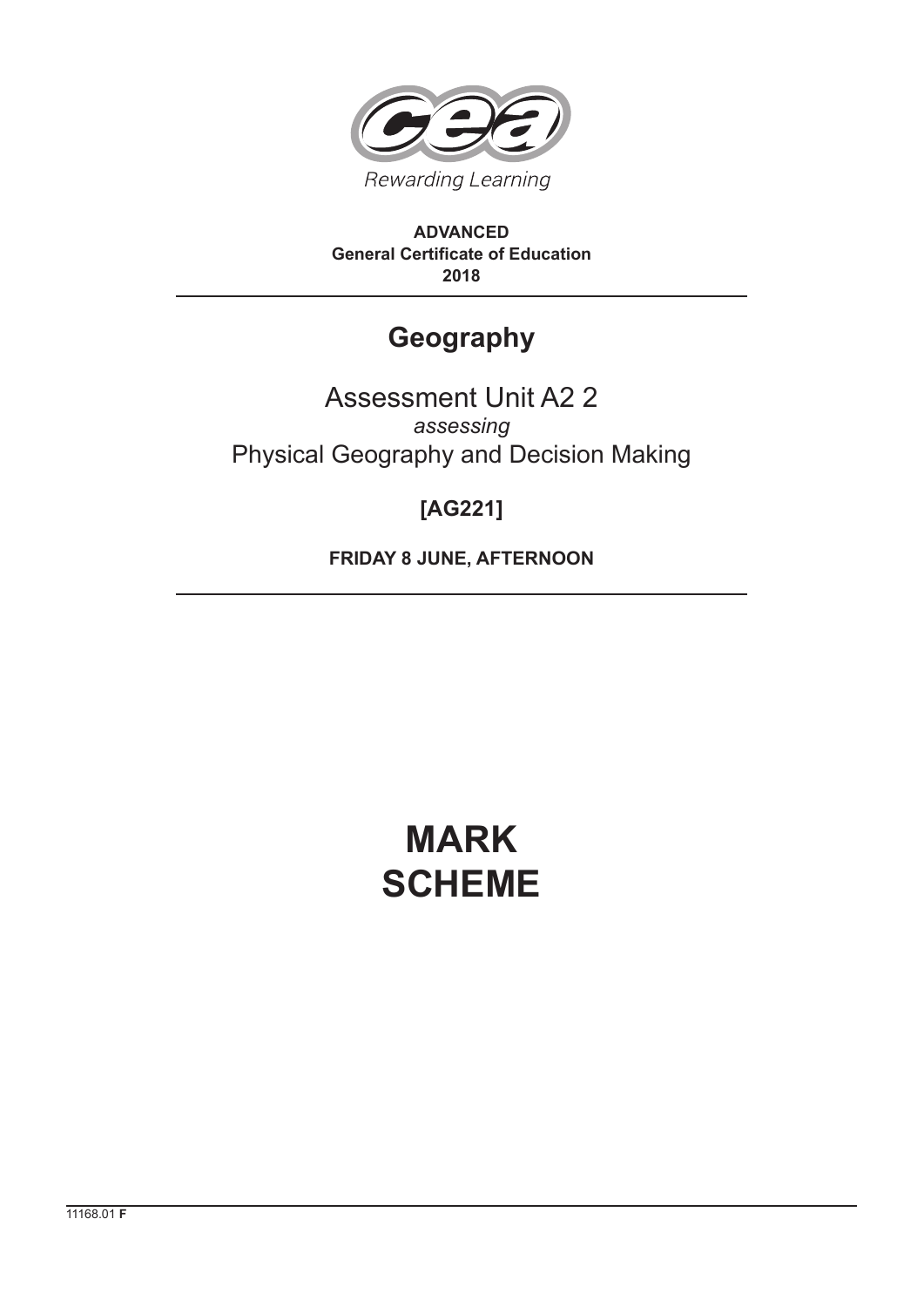# **MARK SCHEMES**

#### **Foreword**

# **Introduction**

Mark Schemes are published to assist teachers and students in the preparation for examinations. Through the mark schemes teachers and students will be able to see what examiners are looking for in response to questions and exactly where the marks have been awarded. The publishing of the mark schemes may help to show that examiners are not concerned about finding out what a student does not know but rather with rewarding students for what they do know.

# **The Purpose of Mark Schemes**

Examination papers are set and revised by teams of examiners and revisers appointed by the Council. The teams of examiners and revisers include experienced teachers who are familiar with the level and standards expected of 16- to 18-year-old students in schools and colleges. The job of the examiners is to set the questions and the mark schemes; and the job of the revisers is to review the questions and mark schemes commenting on a large range of issues about which they must be satisfied before the question papers and mark schemes are finalised.

The questions and mark schemes are developed in association with each other so that the issues of differentiation and positive achievement can be addressed right from the start. Mark schemes therefore are regarded as a part of an integral process which begins with the setting of questions and ends with the marking of the examination.

The main purpose of the mark scheme is to provide a uniform basis for the marking process so that all markers are following exactly the same instructions and making the same judgements in so far as this is possible. Before marking begins a standardising meeting is held where all the markers are briefed using the mark scheme and samples of the students' work in the form of scripts. Consideration is also given at this stage to any comments on the operational papers received from teachers and their organisations. During this meeting, and up to and including the end of the marking, there is provision for amendments to be made to the mark scheme. What is published represents this final form of the mark scheme.

It is important to recognise that in some cases there may well be other correct responses which are equally acceptable to those published; the mark scheme can only cover those responses which emerged in the examination. There may also be instances where certain judgements may have to be left to the experience of the examiner, for example, where there is no absolute correct response – all teachers will be familiar with making such judgements.

The Council hopes that the mark schemes will be viewed and used in a constructive way as a further support to the teaching and learning processes.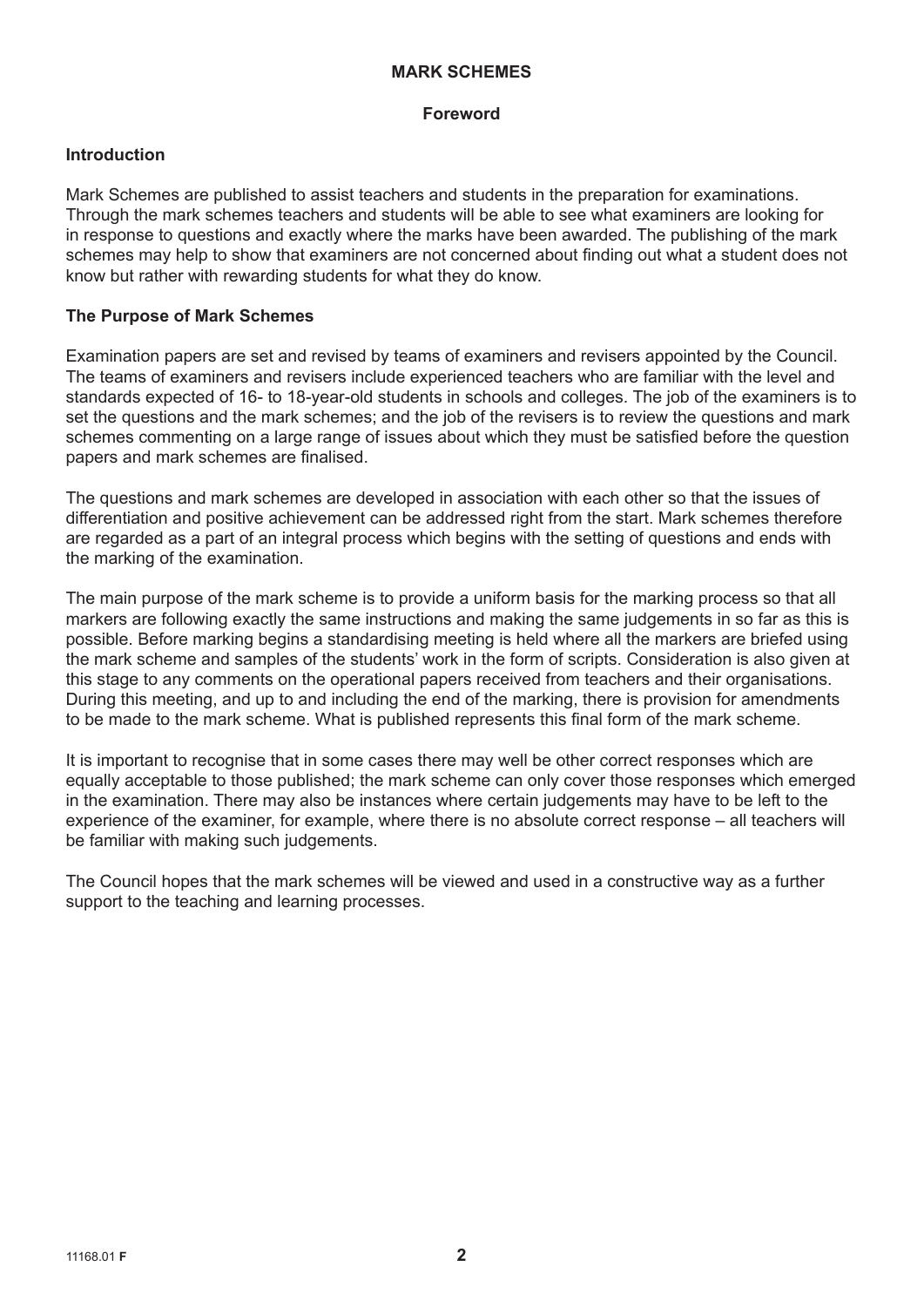# **Introductory Remarks**

The assessment objectives (AOs) for this specification are listed below. Students must:

- AO1 demonstrate knowledge and understanding of the content, concepts and processes;
- AO2 analyse, interpret and evaluate geographical information, issues and viewpoints and apply understanding in unfamiliar contexts;
- AO3 select and use a variety of methods, skills and techniques (including the use of new technologies) to investigate questions and issues, reach conclusions and communicate findings.

#### **General Instructions for Markers**

The main purpose of the mark scheme is to provide a uniform basis for the marking process so that all markers are following exactly the same instructions and making the same judgements so far as this is possible. Markers must apply the mark scheme in a consistent manner and to the standard agreed at the standardising meeting.

It is important to recognise that in some cases there may be other correct responses that are equally acceptable to those included in this mark scheme. There may be instances where certain judgements have to be left to the experience of the examiner, for example, where there is no absolute, correct answer.

Markers are advised that there is no correlation between length and quality of response. Candidates may provide a very concise answer that fully addresses the requirements of the question and is therefore worthy of full or almost full marks. Alternatively, a candidate may provide a very long answer which also addresses the requirements of the question and is equally worthy of full or almost full marks. It is important, therefore, not to be influenced by the length of the candidate's response but rather by the extent to which the requirements of the mark scheme have been met.

Some candidates may present answers in writing that is difficult to read. Markers should take time to establish what points are being expressed before deciding on a mark allocation. However, candidates should present answers which are legible and markers should not spend a disproportionate amount of time trying to decipher writing that is illegible.

#### **Levels of Response**

For questions with an allocation of six or more marks three levels of response will be provided to help guide the marking process. General descriptions of the criteria governing levels of response mark schemes are set out on the next page. When deciding about the level of a response, a "best fit" approach should be taken. It will not be necessary for a response to meet the requirements of all the criteria within any given level for that level to be awarded. For example, a Level 3 response does not require all of the possible knowledge and understanding which might be realistically expected from an AS or AL candidate to be present in the answer.

Having decided that the level is, it is then important that a mark from within the range for that level, which accurately reflects the value of the candidate's answer, is awarded.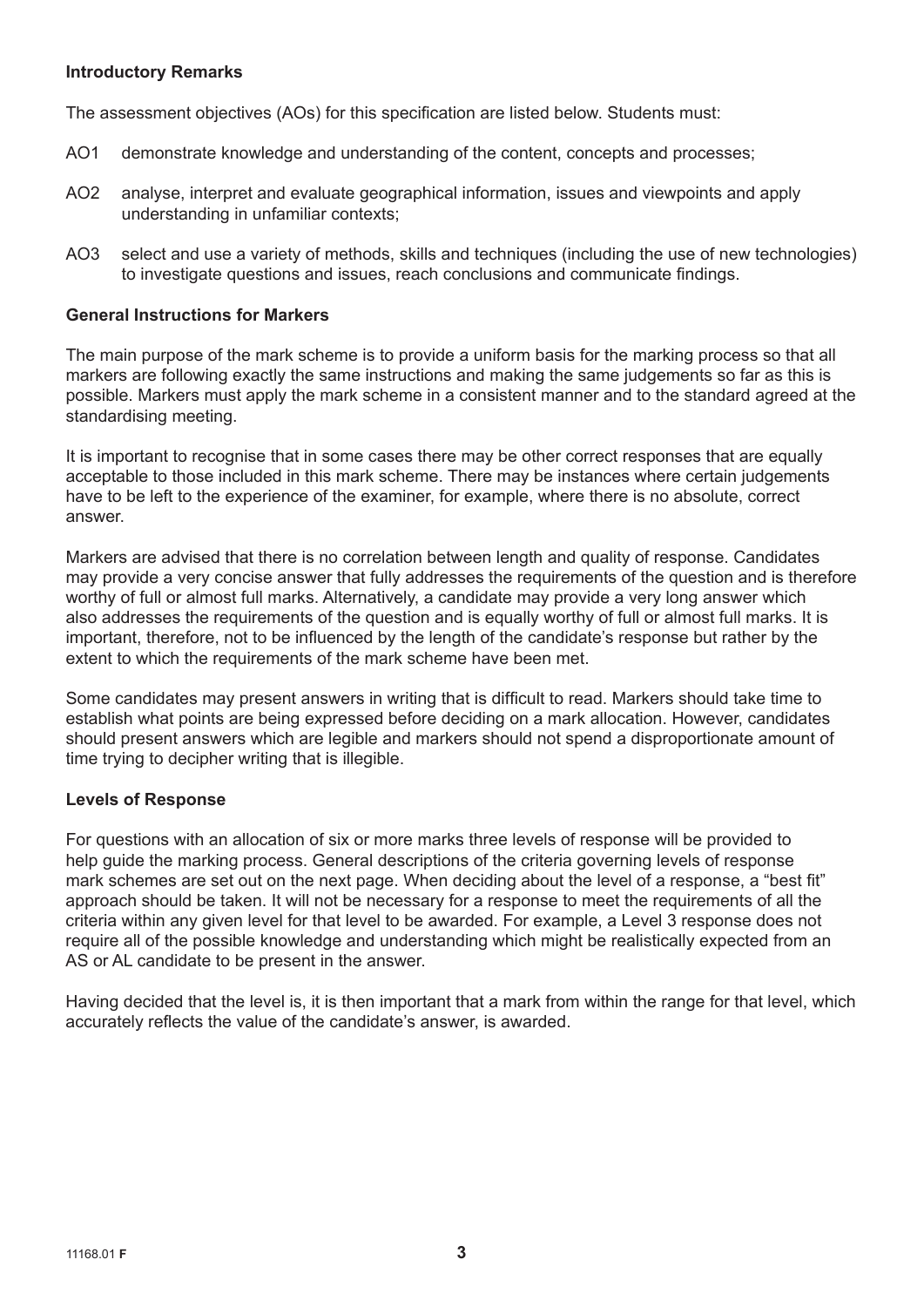# **General Descriptions for Marking Criteria**

| Knowledge and<br><b>Understanding</b>                                                                                                                                                                                                         | <b>Skills</b>                                                                                                                                                                                                                                                           | <b>Quality of Written</b><br><b>Communication</b>                                                                                                                                                                                                                                                                                                       | Level |
|-----------------------------------------------------------------------------------------------------------------------------------------------------------------------------------------------------------------------------------------------|-------------------------------------------------------------------------------------------------------------------------------------------------------------------------------------------------------------------------------------------------------------------------|---------------------------------------------------------------------------------------------------------------------------------------------------------------------------------------------------------------------------------------------------------------------------------------------------------------------------------------------------------|-------|
| The candidate will show a<br>wide-ranging and accurate<br>knowledge and a clear<br>understanding of the<br>concepts/ideas relevant to<br>the question. All or most<br>of the knowledge and<br>understanding that can be<br>expected is given. | The candidate will display a<br>high level of ability through<br>insightful analysis and<br>interpretation of the resource<br>material with little or no gaps,<br>errors or misapprehensions.<br>All that is significant is<br>extracted from the resource<br>material. | The candidate will express<br>complex subject matter<br>using an appropriate form<br>and style of writing. Material<br>included in the answers<br>will be relevant and clearly<br>organised. It will involve the<br>use of specialist vocabulary<br>and be written legibly and<br>with few, if any, errors in<br>spelling, punctuation and<br>grammar.  | 3     |
| The candidate will display an<br>accurate to good knowledge<br>and understanding of many<br>of the relevant concepts/<br>ideas. Much of the body<br>of knowledge that can be<br>expected is given.                                            | The candidate will display<br>evidence of the ability to<br>analyse and interpret the<br>resource material but gaps,<br>errors or misapprehensions<br>may be in evidence.                                                                                               | The candidate will express<br>ideas using an appropriate<br>form and style of writing.<br>Material included will be<br>relevant and organised<br>but arguments may stray<br>from the main point. Some<br>specialist terms will be<br>used and there may be<br>occasional errors in spelling,<br>punctuation and grammar.<br>Legibility is satisfactory. | 2     |
| The candidate will display<br>some accurate knowledge<br>and understanding but<br>alongside errors and<br>significant gaps. The<br>relevance of the information<br>to the question may be<br>tenuous.                                         | The candidate will be able<br>to show only limited ability<br>to analyse and interpret the<br>resource material and gaps,<br>errors or misapprehensions<br>may be clearly evidenced.                                                                                    | The candidate will have a<br>form and style of writing<br>which is not fluent. Only<br>relatively simple ideas can<br>be dealt with competently.<br>Material included may have<br>dubious relevance. There<br>will be noticeable errors in<br>spelling, punctuation and<br>grammar. Writing may be<br>illegible in places.                              | 1     |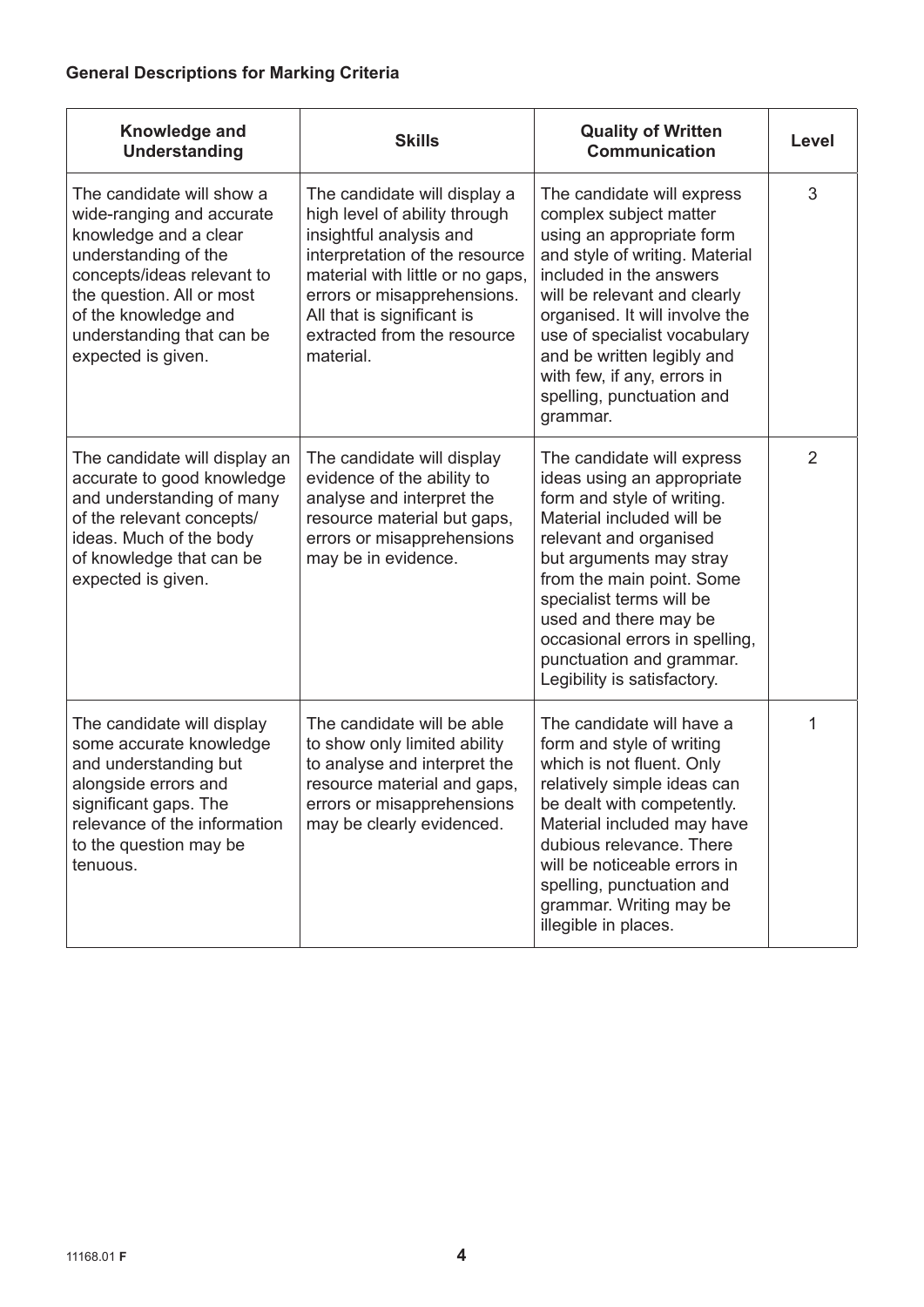**AVAILABLE MARKS**

# **Option A: Fluvial and Coastal Environments**

**1 (a)** Candidates are expected to make reference to the resources to identify and describe **two** ways in which the stretch of coastline has been subjected to increasing demands.

# **Level 3 ([7]–[8])**

At least two varied demands are presented in the relevant context and with clarity. The response is strongly supported by specific detail/information gleaned from the resources. Use of appropriate terminology is good.

# **Level 2 ([4]–[6])**

Although at least two varied demands are presented in the relevant context, there may be a lack of clarity. There is some, albeit restricted, support from resource-based information. Use of appropriate terminology may be restricted.

# **Level 1 ([1]–[3]**

Only one demand may be presented or comments are not placed in the relevant context. The response may not be supported by information gleaned from the resources. Use of appropriate terminology may be poor. [8]

**(b)** The candidate should present an annotated diagram/s to support an explanation of the way in which the chosen landform was created. Explanation presented as annotation is acceptable. The specification requires knowledge of spits, tombolos and dunes.

#### **Level 3 ([6]–[7])**

An accurate, relevant and well-presented diagram/s is/are given, along with a clear explanation of the chosen landform's creation. Depth and details are present. There is good use of appropriate terminology.

#### **Level 2 ([3]–[5])**

Either the diagram/s or explanation of the landform's creation is incomplete in a significant way (such as restricted depth and detail or poor quality of construction). There may be restricted use of appropriate terminology.

# **Level 1 ([1]–[2])**

No diagram is presented or the diagram/s is/are irrelevant or very weak. The explanation of the landform's creation may be very restricted in depth, quality or relevance. Use of terminology may be poor. [7]

**(c)** The candidate is asked to describe the strategies used to achieve the aims of a regional river basin management scheme and evaluate their effectiveness.

#### **Level 3 ([11]–[15])**

The answer refers to an appropriate and relevant case study example. Candidates at this level address each element of the question explicitly (description of strategies, evaluation of effectiveness) and with validity and clarity. A high level of appropriate case study detail is given. Terminology is good.

#### **Level 2 ([6]–[10])**

The answer refers to an appropriate and relevant case study example. Although candidates at this level address each element of the question (description of strategies, evaluation of effectiveness) the response may be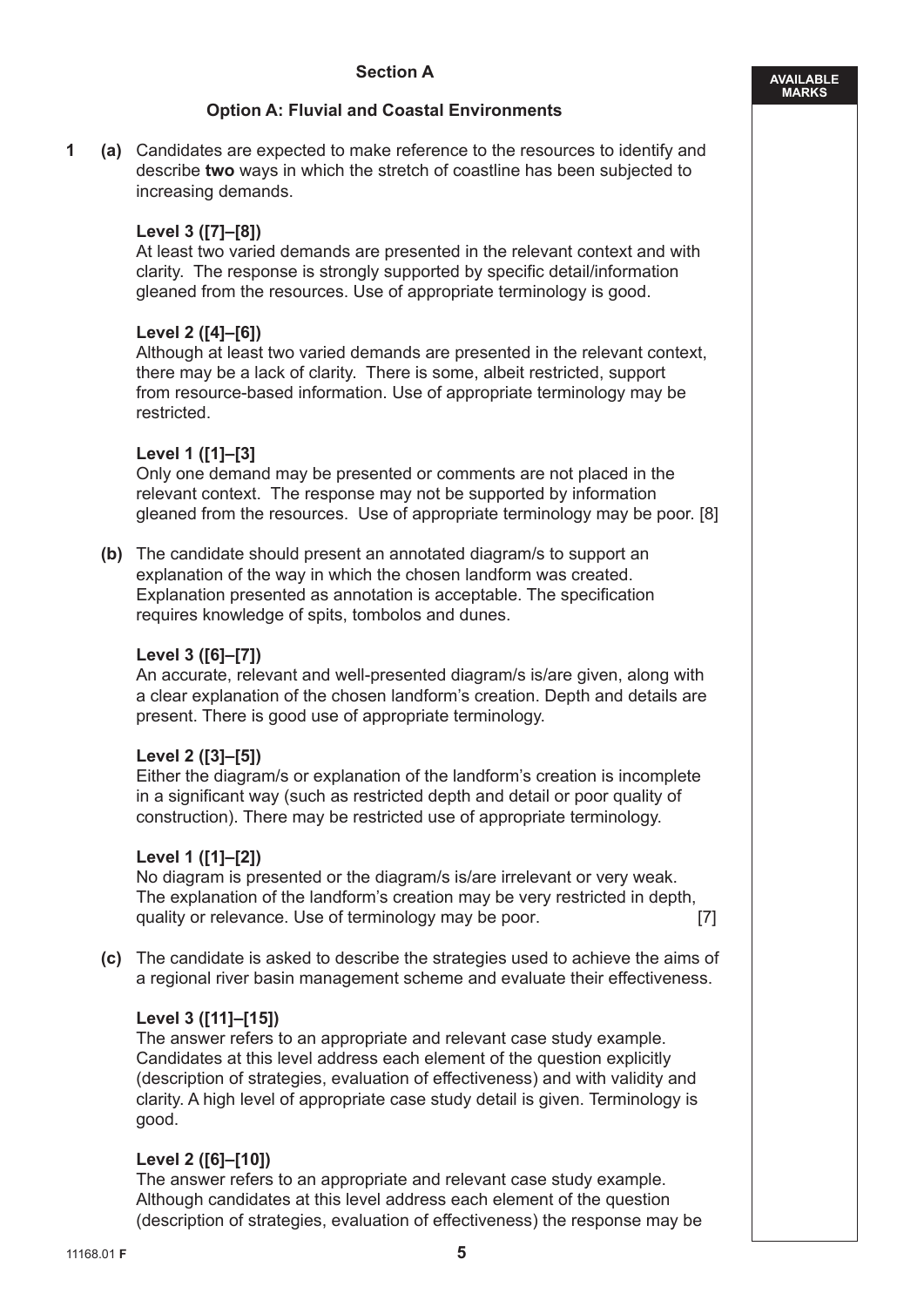| imbalanced or there may be some lack of clarity, validity and/or depth. Case<br>study detail may be restricted. Terminology may be restricted.                                                                                                                                                                                          | <b>AVAILABLE</b><br><b>MARKS</b> |  |
|-----------------------------------------------------------------------------------------------------------------------------------------------------------------------------------------------------------------------------------------------------------------------------------------------------------------------------------------|----------------------------------|--|
| Level 1 ([1]-[5])<br>The answer may refer to a case study of an inappropriate scale or nature.<br>One or more elements of the question (description of strategies, evaluation<br>of effectiveness) may be neglected. Case study detail may be very restricted.<br>The response may be a cursory one. Terminology may be poor.<br>$[15]$ | 30                               |  |
|                                                                                                                                                                                                                                                                                                                                         |                                  |  |
|                                                                                                                                                                                                                                                                                                                                         |                                  |  |
|                                                                                                                                                                                                                                                                                                                                         |                                  |  |
|                                                                                                                                                                                                                                                                                                                                         |                                  |  |
|                                                                                                                                                                                                                                                                                                                                         |                                  |  |
|                                                                                                                                                                                                                                                                                                                                         |                                  |  |
|                                                                                                                                                                                                                                                                                                                                         |                                  |  |
|                                                                                                                                                                                                                                                                                                                                         |                                  |  |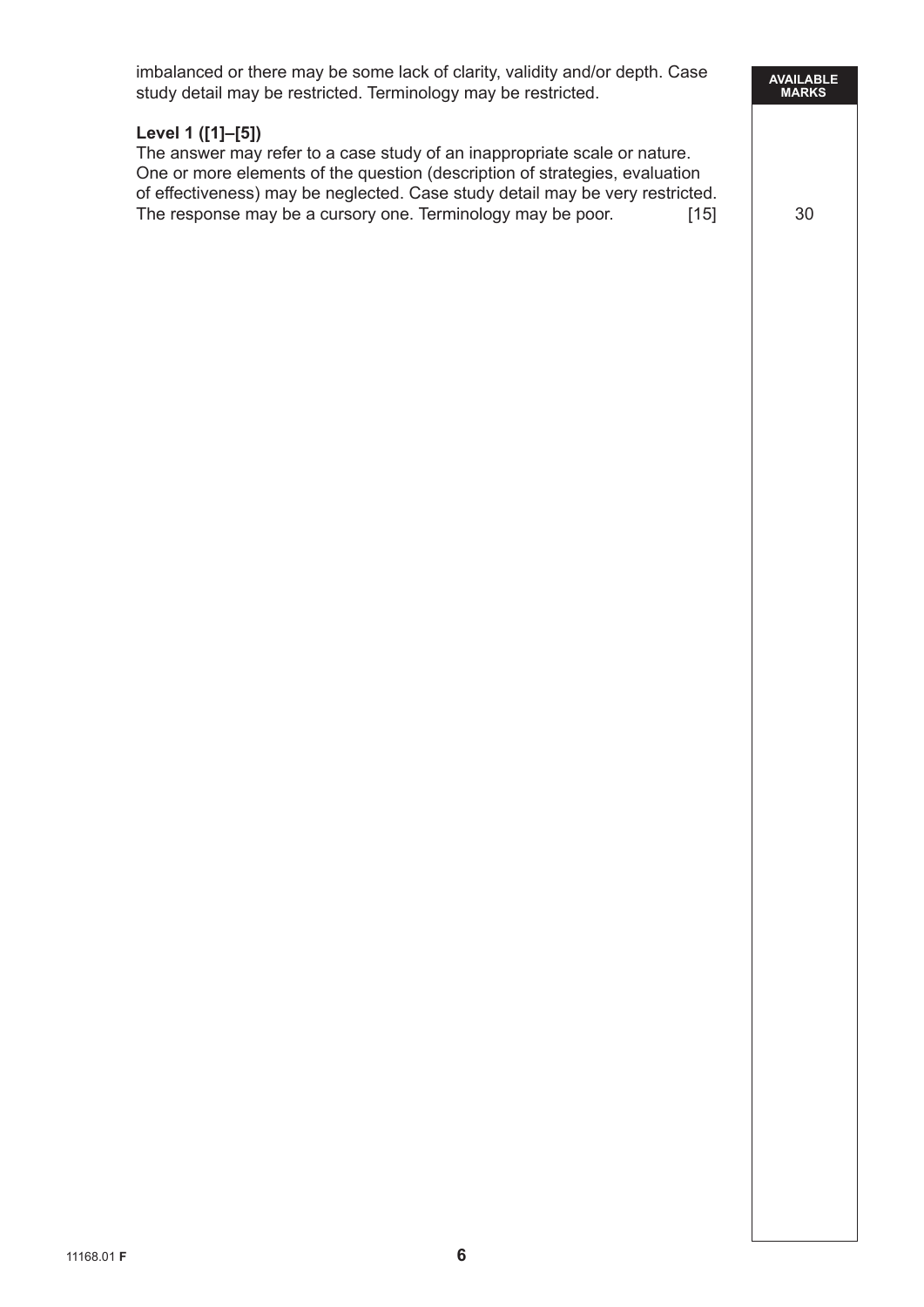**2 (a)** The question demands identification of two differing strategies for river flood control (containment by man-made floodbanks and flood basins), as well as a statement and justification of the candidate's view on which of the strategies is the most environmentally sustainable option.

# **Level 3 ([7]–[8])**

 All aspects of the question are addressed (strategy identification, statement and justification) and fully developed. The response is relevant to the context of the resources. The use of terminology is good.

# **Level 2 ([4]–[6])**

 Although all aspects of the question are addressed (strategy identification, statement and justification), development may be restricted. The response is relevant to the context of the resources. The use of terminology may be restricted.

# **Level 1 ([1]–[3])**

 The candidate may omit one or more aspects of the question (strategy identification, statement and justification), or present invalid or cursory comments. The response may lack relevance to the context of the resources. The use of terminology may be poor. [8]

**(b)** The question demands more than one reference to place, along with an explanation as to why the demands upon rivers and their valleys of any of the two options are increasing.

#### **Level 3 ([6]–[7])**

 At least one valid place reference is made for each demand noted, along with some development. The explanation for the increasing demand upon rivers and their valleys by domestic/residential, industry or leisure is valid and detailed. The use of terminology is good.

#### **Level 2 ([3]–[5])**

 At least one valid place reference is made although, perhaps, not developed. The explanation for the increasing demand upon rivers and their valleys by domestic/residential, industry or leisure is valid, but depth/details may be restricted. The use of terminology may be restricted.

#### **Level 1 ([1]–[2])**

 The candidate may omit reference to place, or make invalid references to place. The explanation for the increasing demand upon rivers and their valleys by domestic/residential, industry or leisure may lack validity and/or depth/details. The use of terminology may be poor. [7]

**(c)** The candidate is asked to describe the engineering strategies used and evaluate their effectiveness with reference to a regional case study of coastal protection.

#### **Level 3 ([11]–[15])**

 The answer refers to an appropriate and relevant case study example. Candidates at this level address each element of the question explicitly (description of strategies/evaluation of their effectiveness) and with validity and clarity. A high level of appropriate case study detail is given. Terminology is good.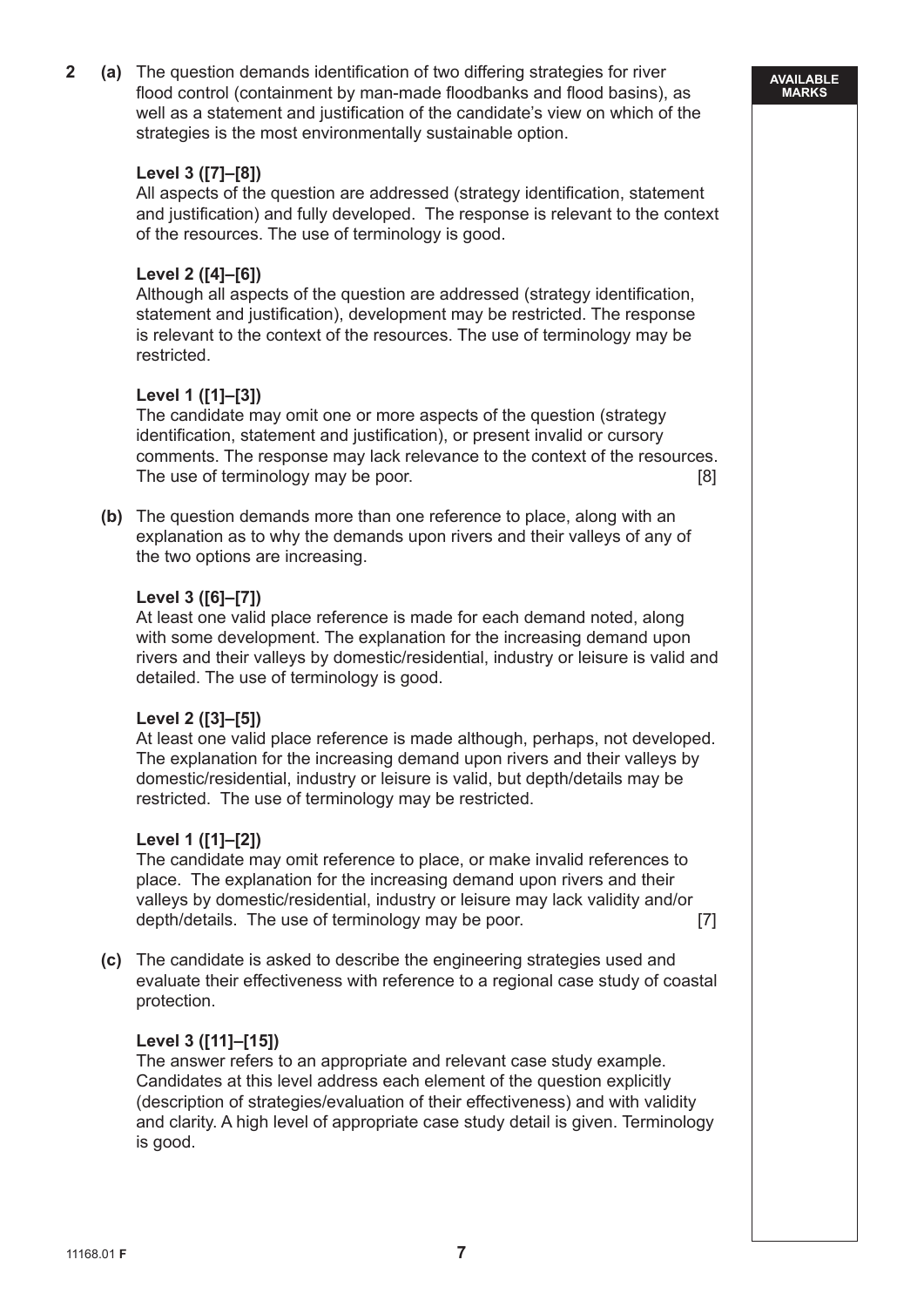# **Level 2 ([6]–[10])**

 The answer refers to an appropriate and relevant case study example. Although candidates at this level address each element of the question (description of strategies/evaluation of their effectiveness), the response may be imbalanced or there may be some lack of clarity, validity and/or depth. Case study detail may be restricted. Terminology may be restricted.

# **Level 1 ([1]–[5])**

 The answer may refer to a case study of an inappropriate scale or nature. One or more elements of the question (description of strategies/evaluation of their effectiveness) may be neglected. Case study detail may be very restricted. The response may be a cursory one. Terminology may be poor.

 $[15]$  30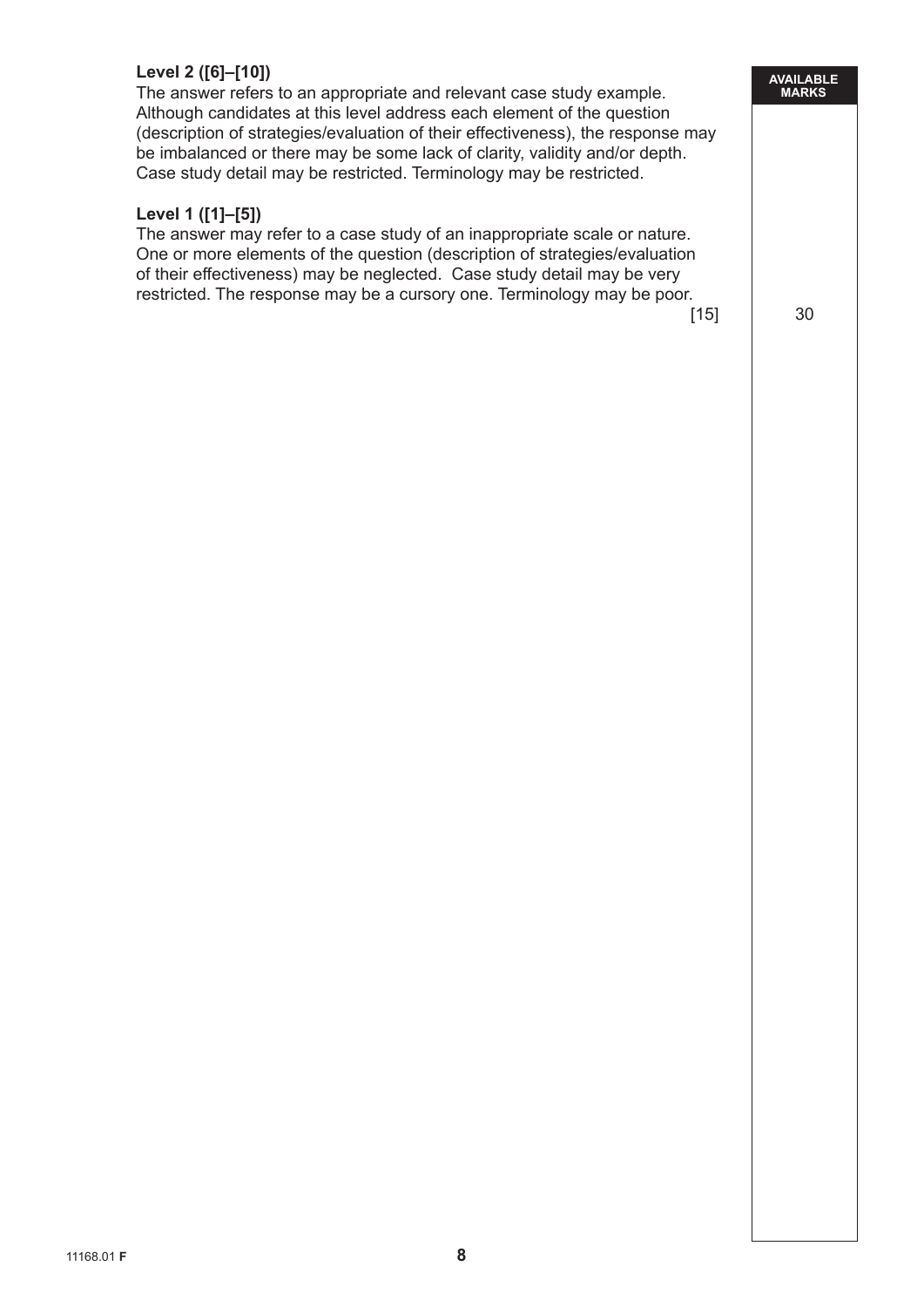# **Option B: The Nature and Sustainability of Tropical Ecosystems**

- **3 (a)** A description of the global distribution of any **two** of the **three** named tropical biomes is required. Tropical forest: about one quarter of the tropics' land area is covered by forest, representing 5% of the Earth's surface area. Tropical forest coverage is declining significantly in many regions. Most forest lies between 10˚ north and south of the Equator with three concentrations of the biome:
	- **Latin America**, including the Amazon and Orinoco basins containing 56% of the world total;
	- Western Equatorial **Africa**, including the Congo basin (18%); and
	- South-East **Asia** (25%).

 The tropical (hot) desert biome is found across a range of continents most lying between 15˚ and 30˚ north and south of the Equator and commonly in the centre or on western coasts. In the northern hemisphere are the Sonora Desert of south-west USA (**North America**) and the largest of all deserts, the Sahara, across North **Africa**. Further east the hot desert biome runs across Saudi Arabia, through Iran to the Thar Desert of Pakistan in **Asia**. Their counterparts in the southern hemisphere are the Atacama desert of **South America**, the Namib/Kalahari desert of southern **Africa** and the Great Australia Desert.

 Tropical grassland or savanna is found over a wide zone within the tropics. This biome incorporates a range of vegetation communities, from open woodland with grass, through pure grasslands to scrub. Most are located between 5˚ and 20˚ north and south of the Equator. **Africa** dominates the distribution with a belt stretching across the continent from West to East Africa and as far as Zambia in the south. In **South America** it comprises the Llanos of Venezuela and the Campos of the Brazilian Plateau. Finally, in north **Australia**, Queensland and the Northern Territory have tropical grasslands.  $(2 \times [4])$  [8]

**(b)** Candidates are required to use the resource to compare in an evaluative way the merits or otherwise of the two agricultural systems. In their answer each of the sustainability aspects, economic and environment should be addressed. Sustainable development balances the needs of the current population with those of the future and strives to maintain the environmental security of the ecosystem.

 Economic: – the low costs, reliability, higher tenure capacity, yield and high productivity favours the Milpa system; Environmental: – the high and stable productivity under the Milpa system along with its reliability and species diversity makes it a more attractive option from the view of sustainability. A similar argument can be made by discussion of the negatives of the Tobacco plantation

# **Level 3 ([6]–[7])**

 A good awareness of sustainability in development is demonstrated and the resource is used to justify an evaluation of the two systems with respect to both the economic and environmental aspects.

# **Level 2 ([3]–[5])**

 An answer that uses the resource to address the two named elements but neglects the explanation of sustainable development would be confined to this level. Alternatively, if the explanation of such development is provided but it or the evaluation of the resource material is restricted in its depth or clarity this level would be appropriate.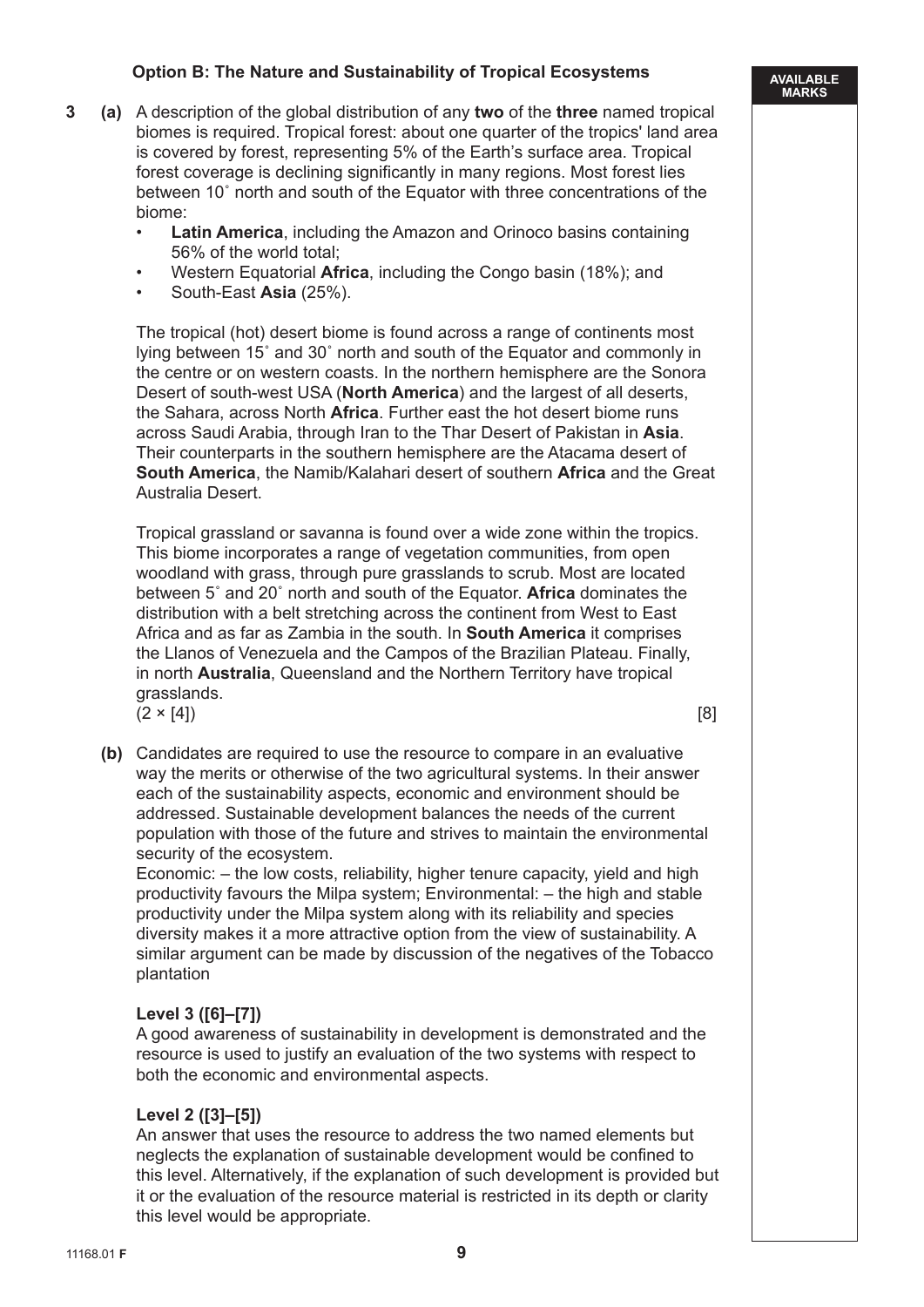# **Level 1 ([1]–[2])**

 Answers that lack evaluation of the agricultural systems in terms of sustainability would be restricted to this level. The response may be cursory. [7]

**(c)** A regional study is required (often the Amazon Basin) and the description and explanation should be related to that specific study. Three aspects are identified: biomass, productivity and trophic structure. Biomass: the nature, scale and role of the living organisms in the case study named; Productivity: the rate of production of organic material with appropriate figures; Trophic structure: this might include an accurate description of the links between plant and animal species in context. It is possible that the description and or explanation of the three elements will overlap and interrelate, a key is the understanding shown of each and the use of appropriate details for the study selected.

# **Level 3 ([11]–[15])**

 All three elements are described and explained with accuracy and case study appropriate material is provided. Terminology is good.

#### **Level 2 ([6]–[10])**

 An answer in which one of the three elements is omitted or inadequately described or explained would be restricted to level 2. Alternatively an answer that makes little use of case study material, beyond a named region would be confined to this level. Terminology may be limited.

#### **Level 1 ([1]–[5])**

 Answers at this level include those with an absence of any valid study reference or one in which more than one of the three elements is not described or explained. Terminology may be poor. [15] [15] 30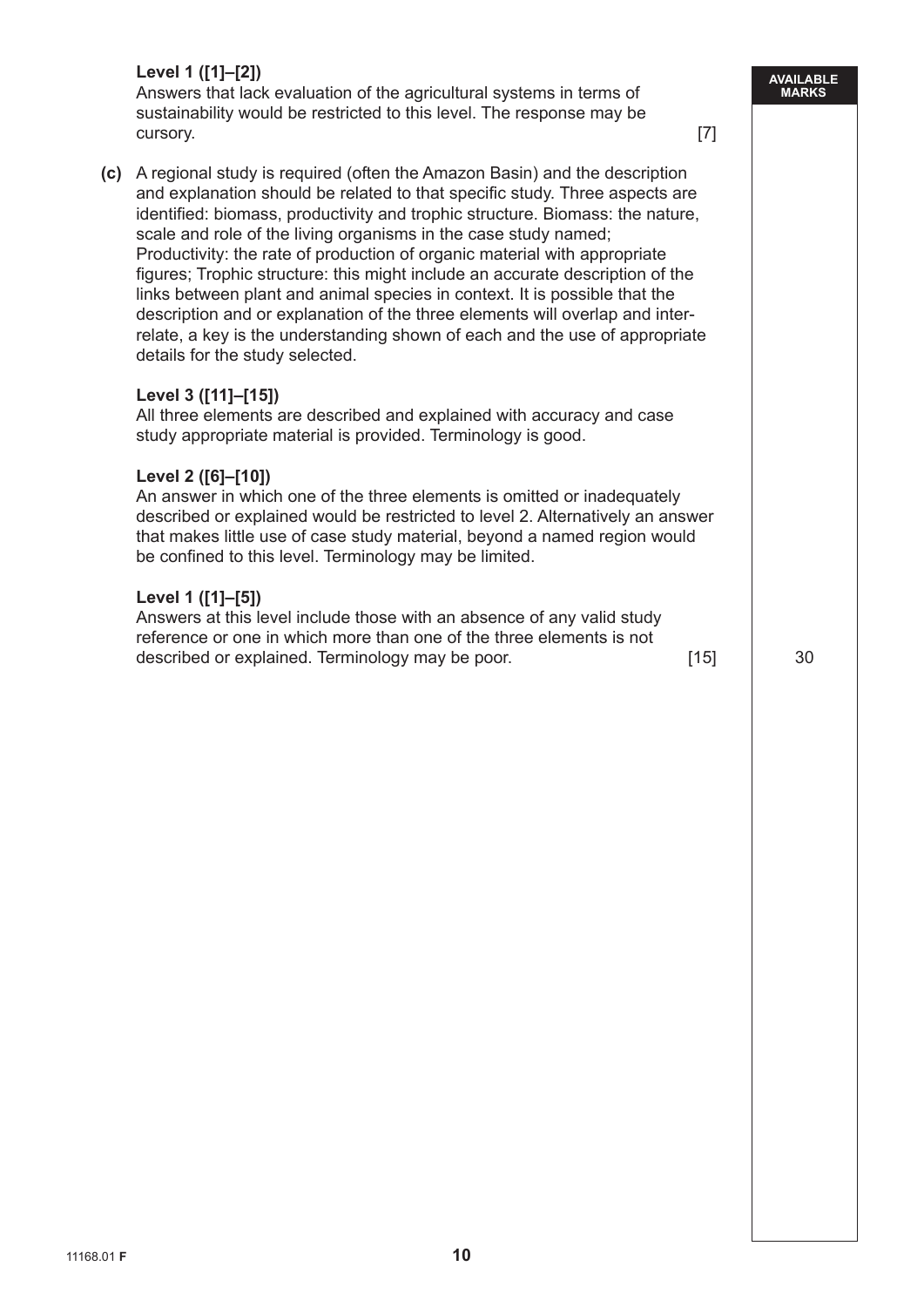**4 (a)** The answer requires an explanation of how the Hadley circulation and the ITCZ create the climatic conditions necessary for BOTH the tropical forest and desert biomes.

 From the resource tropical forest requires high mean annual temperatures (25–28°C) and annual rainfall of over 1700 mm. In the Hadley Cell rainfall is associated with the meeting of the surface trade winds at the Inter-tropical Convergence Zone (ITCZ) where air rises and cools. While the ITCZ moves annually with latitude following the position of the overhead sun it ensures that the region within a few degrees of the Equator receives significant rain throughout the year. At the same time the sun remains high in the sky and day length varies little with the seasons ensuring a constantly high level of insolation.

 Desert biomes are found beneath the subsiding limb of the Hadley circulation about 30°N and S of the Equator. Under descending air high pressure forms restricting the development of cloud. This accounts for the very low annual rainfall figures shown in the resource (less than 300 mm). The significant variation in temperatures found (7–26°C) is due to the shifting position of the sun, overhead at each Tropic (23½°N and S) in June and December respectively. Distribution of desert includes non-tropical, i.e. temperate desert.

# **Level 3 ([7]–[8])**

 Detail of the climatic characteristics for both biomes is described from the resource and the Hadley cell and ITCZ are used in a valid explanation of each biome's climatic nature.

# **Level 2 ([4]–[6])**

 Answers may be confined to this level if details of the characteristics and explanation of only one biome are provided. Alternatively, an imprecise description and/or explanation of both biomes' climatic characteristics with respect to the required circulation features would be similarly restricted.

# **Level 1 ([1]–[3])**

 The absence of resource use or any valid explanation using the ITCZ and/or Hadley would confine an answer to this level. Alternatively, the answer may be cursory. [8]

**(b)** Zonal soil named as oxisol, latosol or ferralitic soil ([1]). For any two distinctive characteristics, description and explanation  $(2 \times [3])$ . These characteristics may include:

| <b>Characteristic</b> | <b>Description</b>                              | <b>Explanation</b>                                                                                              |
|-----------------------|-------------------------------------------------|-----------------------------------------------------------------------------------------------------------------|
| Depth                 | Deep from 4 to 10 m                             | Ancient stable climate, deep<br>chemical and biological weathering<br>due to abundant heat and soil moisture    |
| Colour                | Red or Red/Brown                                | Dominance of sesquioxides of<br>iron and aluminium due to severe<br>leaching (wet climate 1800+ mm)             |
| Profile               | Shallow A horizon,<br>deep B1 and B2            | Chemical weathering, leaching due<br>to hot, wet climate and efficient<br>extraction of nutrients               |
| Chemistry             | Acid pH around<br>$4 - 4.5$                     | Strong leaching of nutrient positive<br>ions replaced by H+ ions in B horizon                                   |
| Fertility             | Ah horizon thin, little<br>storage of nutrients | Combination of leaching due to wet<br>climate and the rapid transfer of<br>plant nutrients through root systems |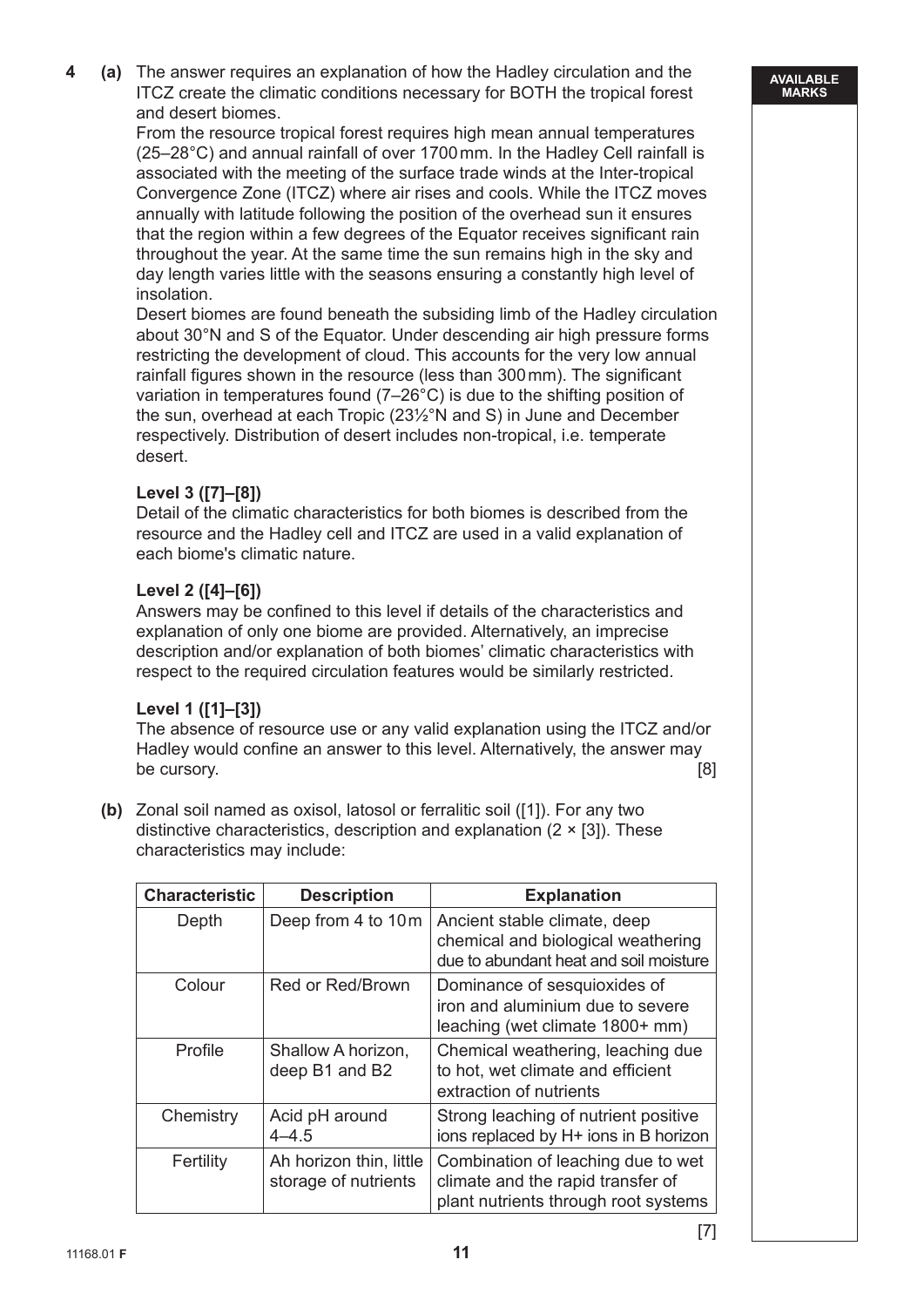| (c) | The question focuses on both the causes and the impacts of salinisation<br>issue. In both cases the answer must be illustrated from a regional scale<br>case study. Impacts for both the environment and people are specified.                                                      |        | <b>AVAILABLE</b><br><b>MARKS</b> |
|-----|-------------------------------------------------------------------------------------------------------------------------------------------------------------------------------------------------------------------------------------------------------------------------------------|--------|----------------------------------|
|     | Level 3 ([11]–[15])<br>The answer explains the causes of salinisation and its impacts on both<br>people and the environment. Each aspect is explained in the context of a<br>relevant study region. Valid terminology is used and a range of facts and<br>study detail is provided. |        |                                  |
|     | Level 2 ([6]-[10])<br>A relevant case study is provided with a description of the causes and<br>impacts of salinisation but the explanation given and/or the regional context<br>material is limited.                                                                               |        |                                  |
|     | Level 1 ([1]-[5])<br>Answers that fail to develop any one or more of the key elements $- a$<br>relevant case study, causes or impacts – would be confined to this level.<br>Alternatively, the answer lacks factual detail or the use of appropriate<br>terminology.                | $[15]$ | 30                               |
|     |                                                                                                                                                                                                                                                                                     |        |                                  |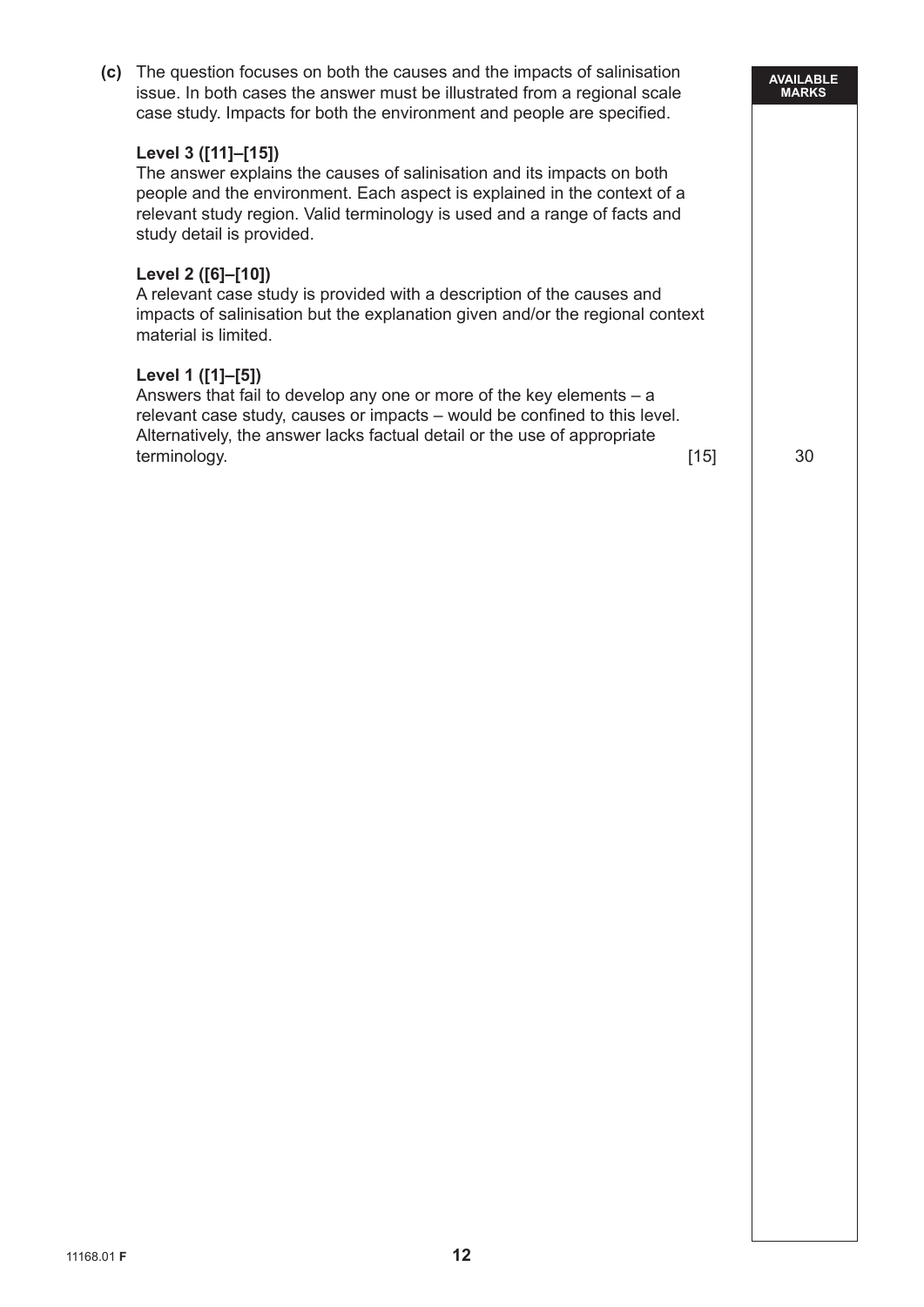# **Option C**: **The Dynamic Earth**

**AVAILABLE MARKS**

**5 (a)** Resource 5A, shows the South Sandwich Islands Arc and ocean trench. Resource 5B shows the Hawaiian island chain for which the tectonic processes involved in their creation is the movement of an ocean plate by upper mantle convection over a fixed hot spot in the mantle beneath. The tectonic processes responsible for these features is the subduction of the South American plate beneath the South Sandwich Plate driven by convection currents in the asthenosphere. For each the sequence and formation processes need to be clearly identified and tied directly with the details of the resources, such as the dates of the island ages in Hawaii and the parallel link between the trench and volcanic island arc in the South Sandwich islands.

 $(2 \times [4])$  [8]

**(b)** Various methods that are employed in the prediction of earthquakes should be discussed and the restrictions that these have should be clearly identified. Answers may be expected to describe seismic gap theory and the monitoring of changes linked to stressed crust (dilation) such as water levels, deformation, gas release, etc. No case study or location material is required though this may be valid if it identified methods and limitations. The lack of past success in prediction along with issues of timing, scale and impact area may form the basis of discussion on the limitations.

# **Level 3 ([6]–[7])**

 A sound range of valid methods is described as the 'efforts' made and there is equally appropriate explanation of how such predictions are limited with respect to earthquake activity.

# **Level 2 ([3]–[5])**

 Both a description of methods and some explanation of the limitations are given, but the depth and detail of one or other is significantly restricted.

#### **Level 1 ([1]–[2])**

 At this level one or other of the key requirements, description of efforts or explanation of limitations is overlooked. Alternatively, a very limited reference to both and poor use of relevant terminology would confine an answer to this level. [7]

**(c)** A discussion of the statement is the focus of this question and candidates may choose to agree or disagree. What is required is clear reference to two case studies (one in an LEDC context and one MEDC). The role of stage of development is described in context and probably seen as a major factor. It is expected that other factors are noted in particular, knowledge and perception, though their role may be seen as being influenced by stage of development in turn.

#### **Level 3 ([11]–[15])**

 Two valid studies (one MEDC one LEDC) are quoted and accurate detail of how their management was influenced by stage of development is provided. The role of other factors is also discussed though their significance may be seen as minor or otherwise. Terminology is good.

# **Level 2 ([6]–[10])**

 Two valid studies are discussed but the depth and relevance of either the factual management detail or the discussion of the influencing factors is limited. Terminology may be restricted.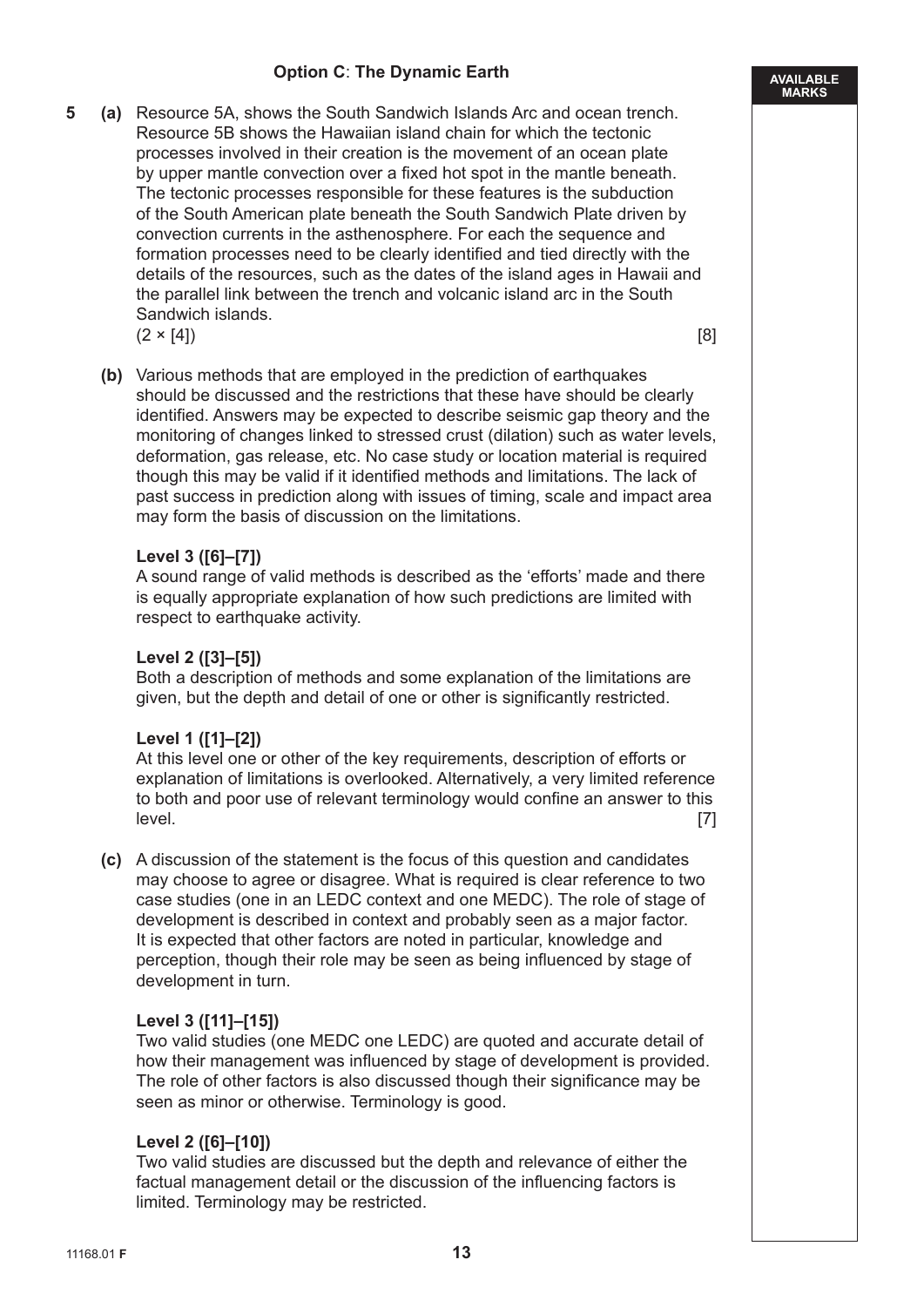The lack of one of the two studies or a response that merely describes studies with no discussion of the factors influencing management would be restricted to level 1. Terminology may be poor. [15] 30

- **6 (a)** In each case reward clear causal links to seismic activity.
	- **A Seismic shaking:** The collapse of housing and structures in the built environment are primarily caused by the repeated shaking of their foundations by seismic waves reaching the surface.
	- **B Liquefaction:** The cracking of the tarmac runway and the emergence of sand onto the ground surface are common symptoms of liquefaction. Unconsolidated ground especially when saturated will act as a liquid when subject to violent shaking. The internal cohesion of material fails and structures will tilt or sink downwards under their own weight.
	- **C Seismic shaking/ground deformation:** This could be a consequence of damage to the built environment. The destruction of gas or oil pipelines along with electricity cables can create fires, or where paraffin or gas stoves were upset by seismic shaking setting flammable materials alight. Ground deformation or even liquefaction may cause damage to water pipelines making it difficult to fight fires directly.
	- **D Landslides:** The downhill movement of soil and rock material may be initiated by the ground shaking of an earthquake. As a trigger mechanism this can generate movement on unstable slopes at both a small local scale or regionally. The impacts may be environmental, scarring hillslopes or diverting and blocking rivers causing floods or directly impact on the built environment with homes/settlements and infrastructure destroyed on the failing slopes or by the landslide debris at the base of the slope.
	- **E Ground deformation:** Relatively unusual, but linked to large shallow earthquakes. Land on one side of the moving fault line is forced upwards or thrown down relative to the other, leading to the appearance of a step or cliff line running across the ground surface.
	- **F** Tsunami: Significant movement along a section of ocean floor at a plate margin displaces water and triggers a deep water long wave. With a huge wavelength and low amplitude these waves radiate from the epicenter at high speed and rear upwards into a series of large walls of water as they approach shallow water near land.

# **Level 3 ([7]–[8])**

 Three impacts are accurately identified and appropriately explained and linked to the earthquake effects. Good use of relevant terminology demonstrated.

# **Level 2 ([4]–[6])**

 Although the three explanations are identified, they lack depth and clarity. Alternatively only two are accurately identified.

# **Level 1 ([1]–[3])**

 Only one valid link is correctly identified, or if more than one the explanations given are limited and the terminology used is poor. [8]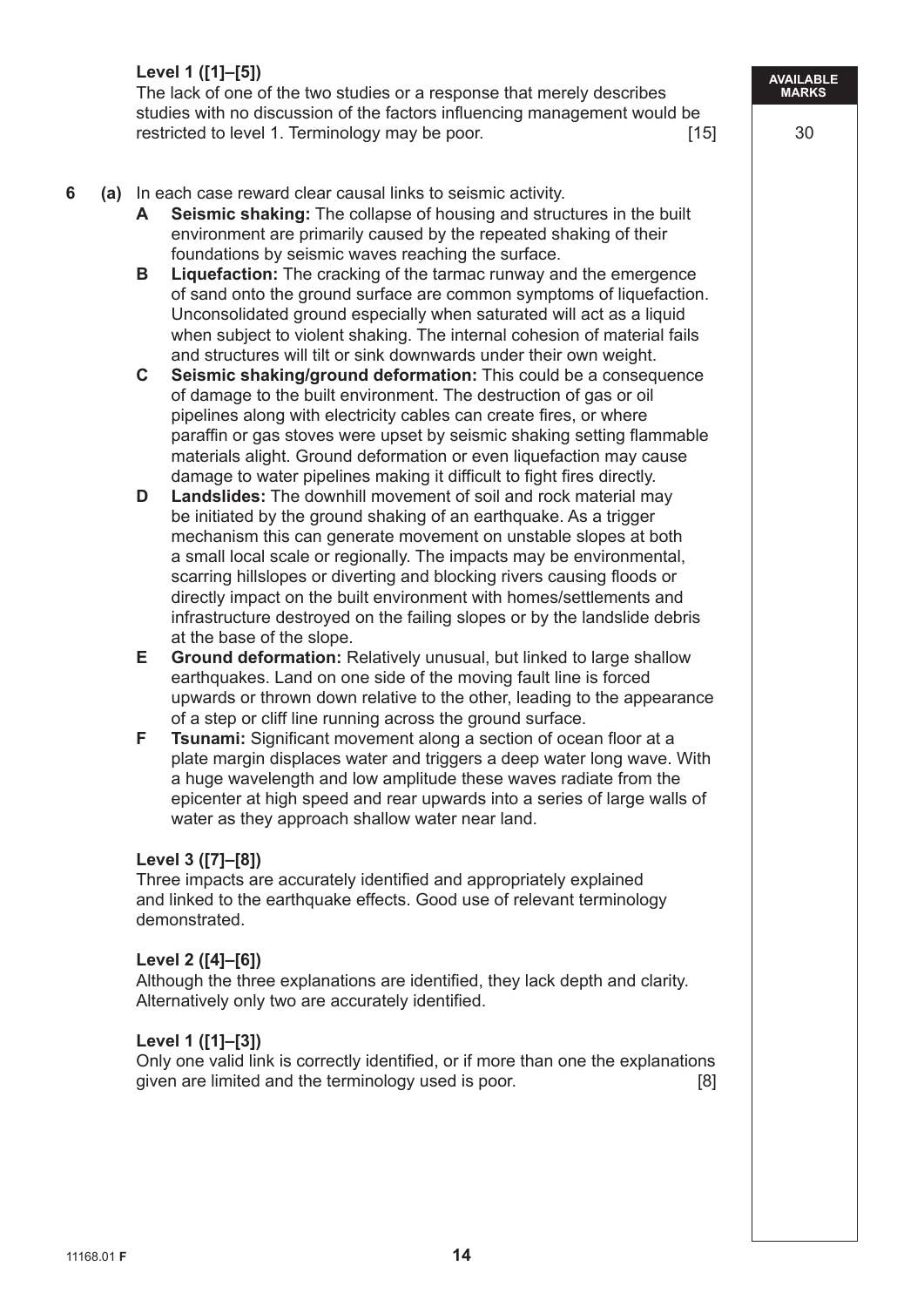| (c) | (b) A diagram is required along with description and explanation of one of these<br>two plate margins – destructive or conservative. The diagram may be an<br>outline one, usually a cross-section. Both the creative processes and the<br>landforms produced have to be clarified.<br><b>Destructive</b> – Convection currents, converging plates, subduction, melting<br>plate material, rising magma, plates, asthenosphere, deep ocean trench,<br>plunging leading edge, Benioff zone, volcanoes/island arcs.<br><b>Conservative</b> – convection currents, upper mantle, sliding plates, friction/<br>stress, earthquake, seismic waves, elastic rebound, a lack of construction or<br>destruction of plate material, a lack of volcanic activity, fold mountains.<br>Level 3 ([6]-[7])<br>A valid, clearly presented diagram is provided with an accurate explanation<br>of the processes involved at the margin and the landforms created identified<br>in context. Good terminology is used throughout.<br>Level 2 ([3]-[5])<br>A valid diagram is provided, but the explanation is incomplete with respect to<br>the detail of the process involved or the landforms created.<br>Level 1 ([1]-[2])<br>The answer lacks a valid diagram or any explanation is very restricted on<br>process and/or landforms.<br>$[7]$<br>The focus of the question is on volcanic benefits. Each of the three areas is<br>identified - society, economy and environment, and for all of these reference<br>to places for illustration are required.<br>Level 3 ([11]-[15])<br>A range of benefits is accurately described and each of the three areas<br>is evaluated. Relevant places are given for illustration. Terminology is<br>appropriate and the answer is well balanced across the three aspects.<br>Level 2 ([6]-[10])<br>Whilst a range of benefits, reference to place and evaluation are given<br>depth, detail and accuracy may be restricted or the answer unbalanced.<br>Terminology may be restricted.<br>Level 1 ([1]-[5]) | <b>AVAILABLE</b><br><b>MARKS</b> |
|-----|---------------------------------------------------------------------------------------------------------------------------------------------------------------------------------------------------------------------------------------------------------------------------------------------------------------------------------------------------------------------------------------------------------------------------------------------------------------------------------------------------------------------------------------------------------------------------------------------------------------------------------------------------------------------------------------------------------------------------------------------------------------------------------------------------------------------------------------------------------------------------------------------------------------------------------------------------------------------------------------------------------------------------------------------------------------------------------------------------------------------------------------------------------------------------------------------------------------------------------------------------------------------------------------------------------------------------------------------------------------------------------------------------------------------------------------------------------------------------------------------------------------------------------------------------------------------------------------------------------------------------------------------------------------------------------------------------------------------------------------------------------------------------------------------------------------------------------------------------------------------------------------------------------------------------------------------------------------------------------------------------------------------------------------|----------------------------------|
|     | A lack of relevant places, description of benefits or evaluation would confine<br>an answer to this level. Poor or inappropriate terminology may be used. [15]                                                                                                                                                                                                                                                                                                                                                                                                                                                                                                                                                                                                                                                                                                                                                                                                                                                                                                                                                                                                                                                                                                                                                                                                                                                                                                                                                                                                                                                                                                                                                                                                                                                                                                                                                                                                                                                                        | 30                               |
|     | <b>Section A</b>                                                                                                                                                                                                                                                                                                                                                                                                                                                                                                                                                                                                                                                                                                                                                                                                                                                                                                                                                                                                                                                                                                                                                                                                                                                                                                                                                                                                                                                                                                                                                                                                                                                                                                                                                                                                                                                                                                                                                                                                                      | 60                               |
|     |                                                                                                                                                                                                                                                                                                                                                                                                                                                                                                                                                                                                                                                                                                                                                                                                                                                                                                                                                                                                                                                                                                                                                                                                                                                                                                                                                                                                                                                                                                                                                                                                                                                                                                                                                                                                                                                                                                                                                                                                                                       |                                  |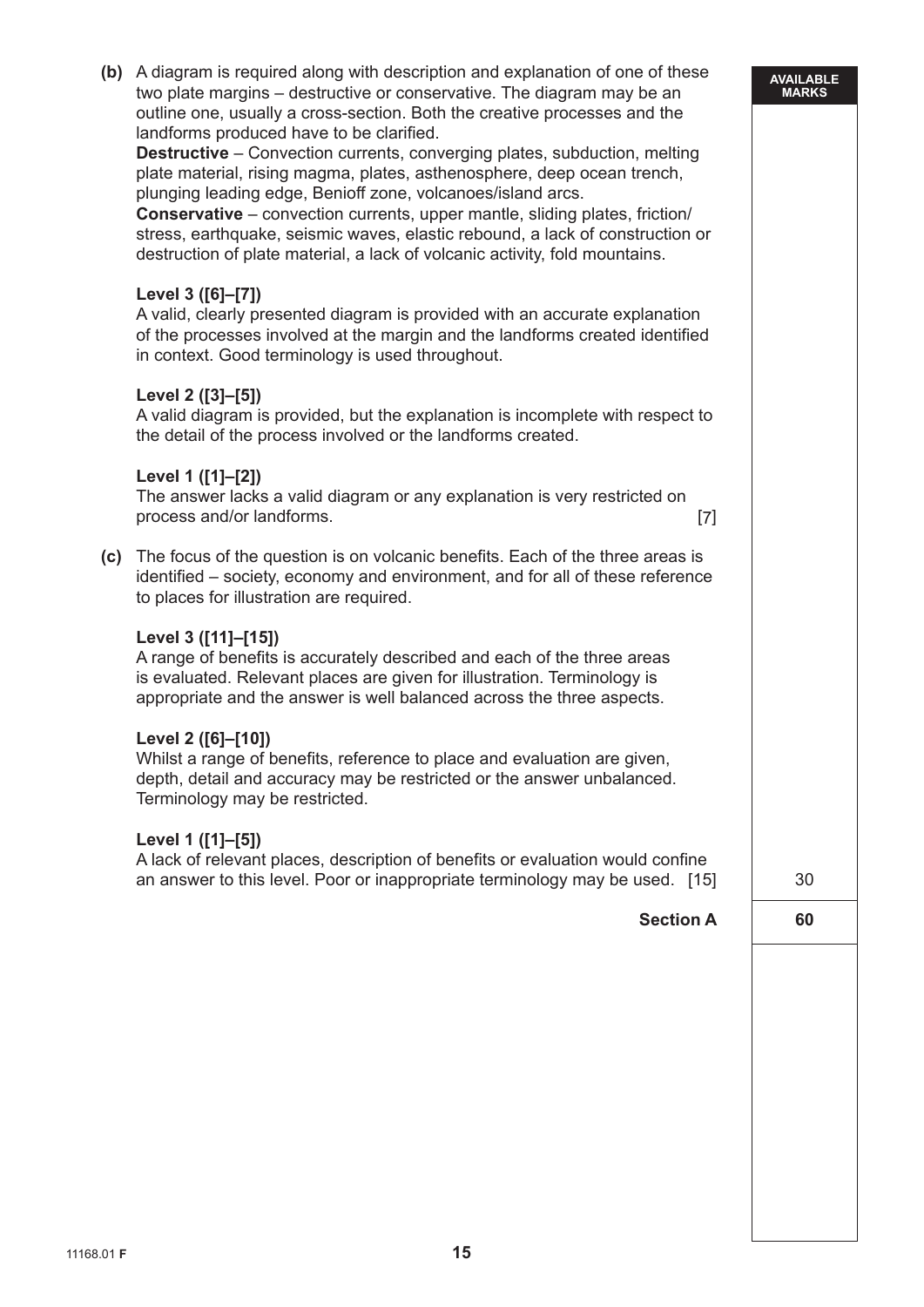# **7 Introduction: some guiding principles**

 The ideas outlined in the 'Guidance on Content' section are lines of thought that candidates might take in their report. They are not to be seen as the definitive answer, though it is to be expected that the points outlined below will feature, if only in part, in most answers. When allocating marks look favourably on answers which:

- **(a)** avoid undue verbatim quoting from Resource Booklet and adopt a consistent style;
- **(b)** use the full range of the resource material appropriate to the task particularly where it is provided in non-literary format such as printed maps and photographs;
- **(c)** apply knowledge and concepts that are not specifically raised in the resource material, yet are both illuminating and relevant to the task;
- **(d)** maximise opportunities presented by the resource material;
- **(e)** appreciate that "bias" might exist in resource material which expresses particular views;
- **(f)** avoid undue repetition of the same answer material in different sections or, if overlap is unavoidable, present it in a fresh way;
- **(g)** back up points with specific detail, e.g. giving statistical information where it is provided rather than making vague statements when details are readily available.

#### **Guidance on content**

 **A. Introduction (Briefly describe the proposed project and discuss the need for it.)**

 It is proposed that a pipeline be built to take 4 cubic metres of water per second from the Parteen Basin, a southern extension of Lough Derg, in the River Shannon. The water will be treated in a new treatment plant at Birdhill, next to the Parteen Basin. It will then be transported along a 170 kilometre pipeline to a reservoir at Peamount, just west of Dublin. This pipeline will cost €1.2 billion and will take the water from the Shannon 170 kilometres across four Irish counties (Tipperary, Laois, Offaly, Kildare) to a Terminal Reservoir just west of Dublin. The roughly 2 metre wide pipe will be largely underground, buried in a 4 metre deep trench, but will need regular access points for maintenance. The plan will also require microtunnelling under seven rivers. Irish Water are the company who have proposed the development, and it is anticipated that the building of the pipeline will start in 2019, aiming to have it complete by 2024. Meanwhile, the water flow in the Old River Shannon below the Parteen Weir will be kept at 10 cumecs and the flow to Arnacrusha HEP station will be kept at 166 cumecs on average.

 This project is important because Dublin requires large quantities of water and, if the city is to develop in the future, there must be a reliable supply, which grows as demand increases. This has to be in place over the next 10 to 15 years, which means developing the new supply must be started now.

 If Ireland's ageing water pipeline network were to fail catastrophically, there is a very real risk of a disruption to water supply. However, Ireland's growing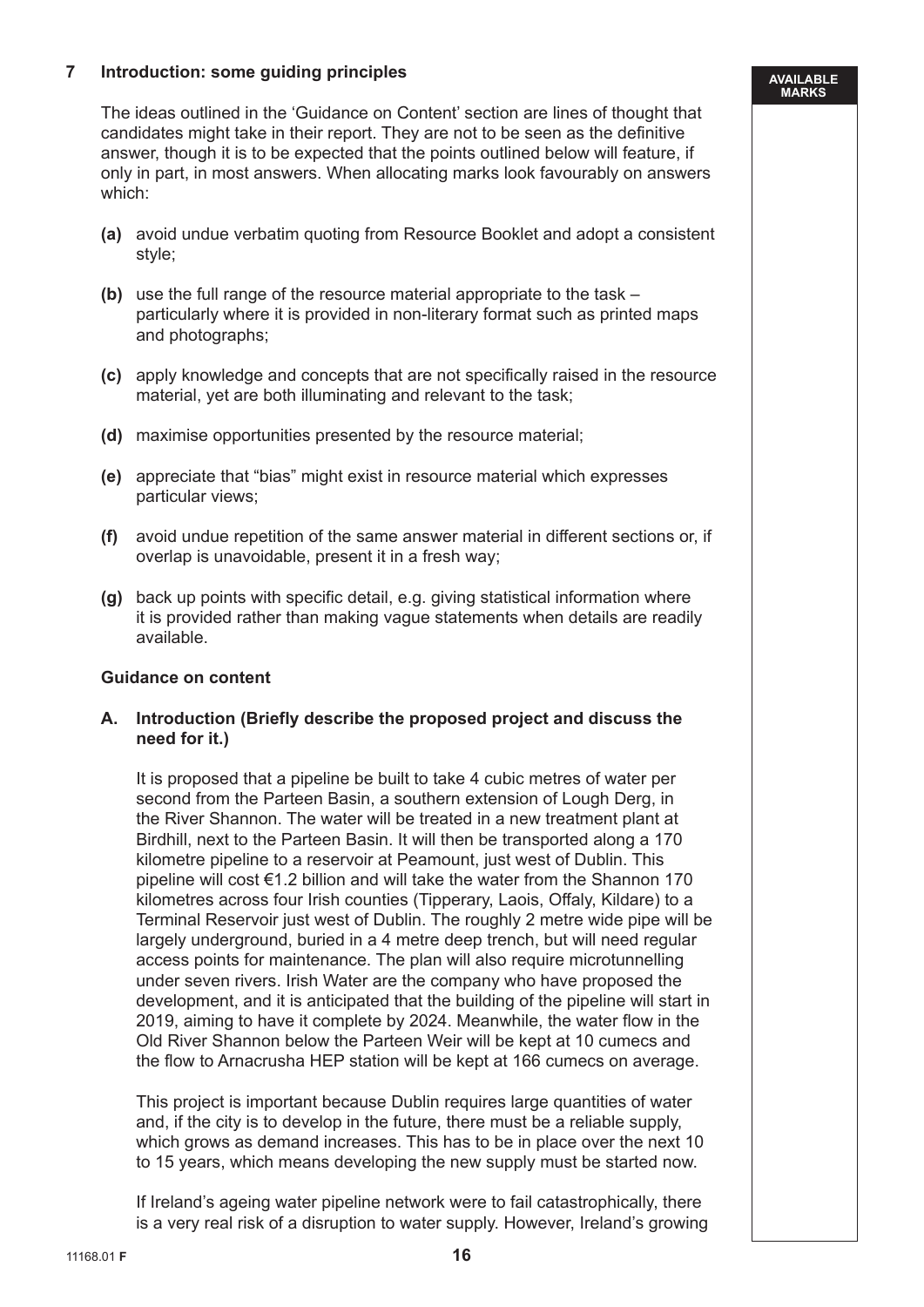population, particularly in the most populated regions around Dublin, must be supplied with water. The population of Dublin is forecast to rise from 1.5 million in 2011 to 2.1 million by 2050. Useage also is predicted to rise, with non-domestic use rising from 125 million litres per day (mld) in 2011 to up to 281 mld by 2050.

**AVAILABLE MARKS**

# **Level 3 ([7]–[8])**

 The candidate clearly, although briefly, describes the project and discusses the need for it. Both are considered fully. Precise figures and facts will be used where possible, particularly from the maps, diagrams and infographics.

# **Level 2 ([4]–[6])**

 The candidate makes fewer clear and correct points. There is little or no development of any point, but points made are valid. There may be a major imbalance between the description of the project and need for it, or there may be a lack of detail. The answer may concentrate on the more limited information in the text resources.

#### **Level 1 ([1]–[3])**

 The candidate presents little content and a lot of it is irrelevant to the need for the development or the description of it. Some of the points made may lack validity. There may be excessive verbatim use of resources.  $\qquad \qquad$  [8]  $\qquad \qquad$  8

# **B The likely impact**

#### **(i) Discuss the possible beneficial effects of the proposed development on people and the economy and the counterarguments.**

 Over 40% of Ireland's population work and live in the Midlands and Eastern Region, including the capital city, Dublin, and this project, if approved, will provide a sustainable water supply to these people and to the industries of the region. It will address the problem of the supply of water not being able to meet demand at peak times, which is forecast to happen between 2016 and 2020 (Table 1). While the people of this region will benefit from the improvement to the water infrastructure, all of the country will benefit from the economic growth that the improvement will deliver, including additional employment and improvements in standards of living across Ireland. The whole country will be wealthier as a result of this scheme.

 The proposed scheme will create employment, and invest €504 million in construction jobs. The cost of construction plant is estimated at a further €136 million. In additional materials for the construction are estimated at €186 million. In other words, €826 million will go into local businesses and workers' salaries, and the pipeline will use local suppliers as much as possible. There is an expectation that 1000 jobs will be created to construct the pipeline. The company is planning to work with a local University and with Technology colleges to ensure that local people gain the skills they need to work on the project. Even after the project has been completed in 2024, there will still be permanent jobs in water treatment (15 jobs) and in maintenance (3 jobs). Openings for about 75 part-time or contract workers are also anticipated as well as permanent employment for 3 data or research scientists.

 People along the route will also benefit in other ways. A Community Benefit Fund will be established with €8 million invested by Irish Water.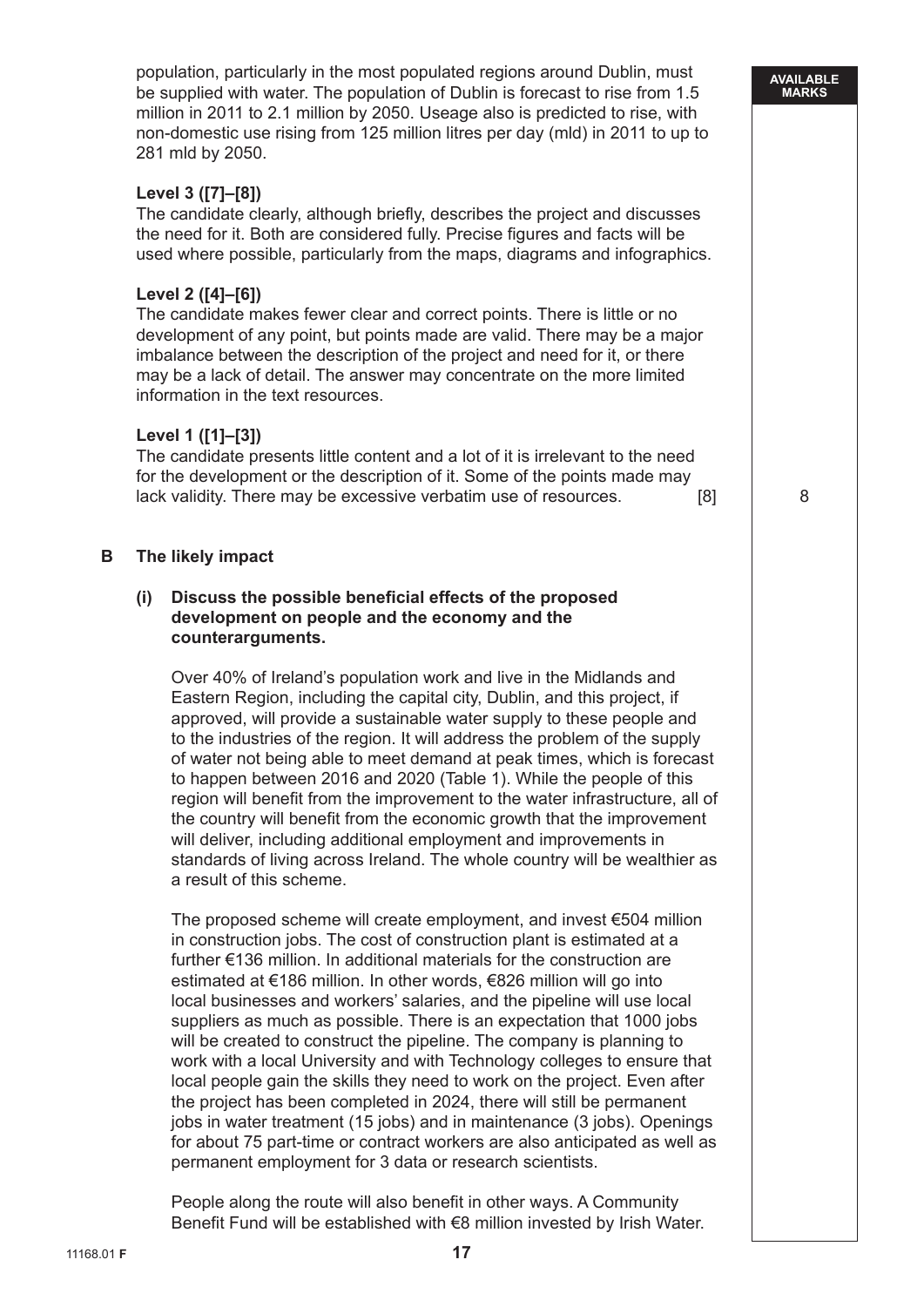In addition, each year up to another million euros will be paid in by the company. This fund will benefit communities along the route of the pipeline, with a 'range of community-related initiatives'. Tourism will benefit from the Fund too, with support provided through the Lakelands Project in the Lower Shannon and support for the Interpretive Centre in Lough Derg. Sports and play facilities such as water sports and playgrounds will also be supported. In addition Irish Water will be very careful to protect the environment as they recognise that it is that environment which is the key to tourism along the Shannon, especially in Lough Derg. By being so careful, they will help to preserve this important industry.

 Industries in this part of Ireland include agri-food as well as pharmaceutical and ICT-related companies. All of these industries require a large amount of water to operate, and this scheme will provide that, and allow the industries to grow further. Most of the world's top ICT firms are located in Ireland. They export €35 billion annually and provide employment for over 37,000 people. Pharmaceuticals employ 25,000 in their factories, and another 25,000 are employed in support industries. Half of all of Ireland's exports are pharmaceutical. These industries rely on water, and it is forecast that their needs will grow by 100 mld soon. We need a solution which will provide this additional water which is secure and sustainable. This project will achieve that.

 Irish Water has been criticised for proposing this development when fixing leaks would save the additional water required for growth of these industries. However, it is important to develop 'headroom' to ensure that there are sufficient supplies of water to cope with unexpected demand. By 2050 an additional 215 mld will be required to supply the Dublin region. The population of Dublin and other settlements along the route of the pipeline are set to increase in population, and this will lead to an increase in demand. Irish Water have committed to reducing leaks in the aging water network to just 20%, but it would uneconomic to try to reduce that figure further. In any case, fixing leaks will not solve this problem of potential water shortages for key industries.

 We also have to invest for future changes. As a Climate Change Scientist has said "Dublin is operating at the edge of its capacity, without even factoring in climate change". That is too close for comfort and the country has to get off the "knife edge", which Dublin's water supply has been on, according to a former environment minister.

#### **Counter**

 This proposed project, were it allowed to take place, would destroy a 50 metre swathe of farmland along the 170 kilometres of the pipeline. This will impact upon 2,000 hectares of farmland, and threaten the livelihood of the farmers along the route. Farmers fear that a trench up to 6 metres deep will destroy the land along the route.

 Taking such a large amount of water from the Shannon also might have negative economic consequences, the River Shannon Protection Alliance (RSPA) argues. Taking 4 cumecs of water from the Shannon is the equivalent of removing 2% of the flow of the river, and this may impact on the production of electricity at Ardnacrusha HEP station, particularly when river levels are low. There are also worries about the impact of removing 4 cubic metres every second on recreation and angling, as well as cruising and sailing on the Shannon.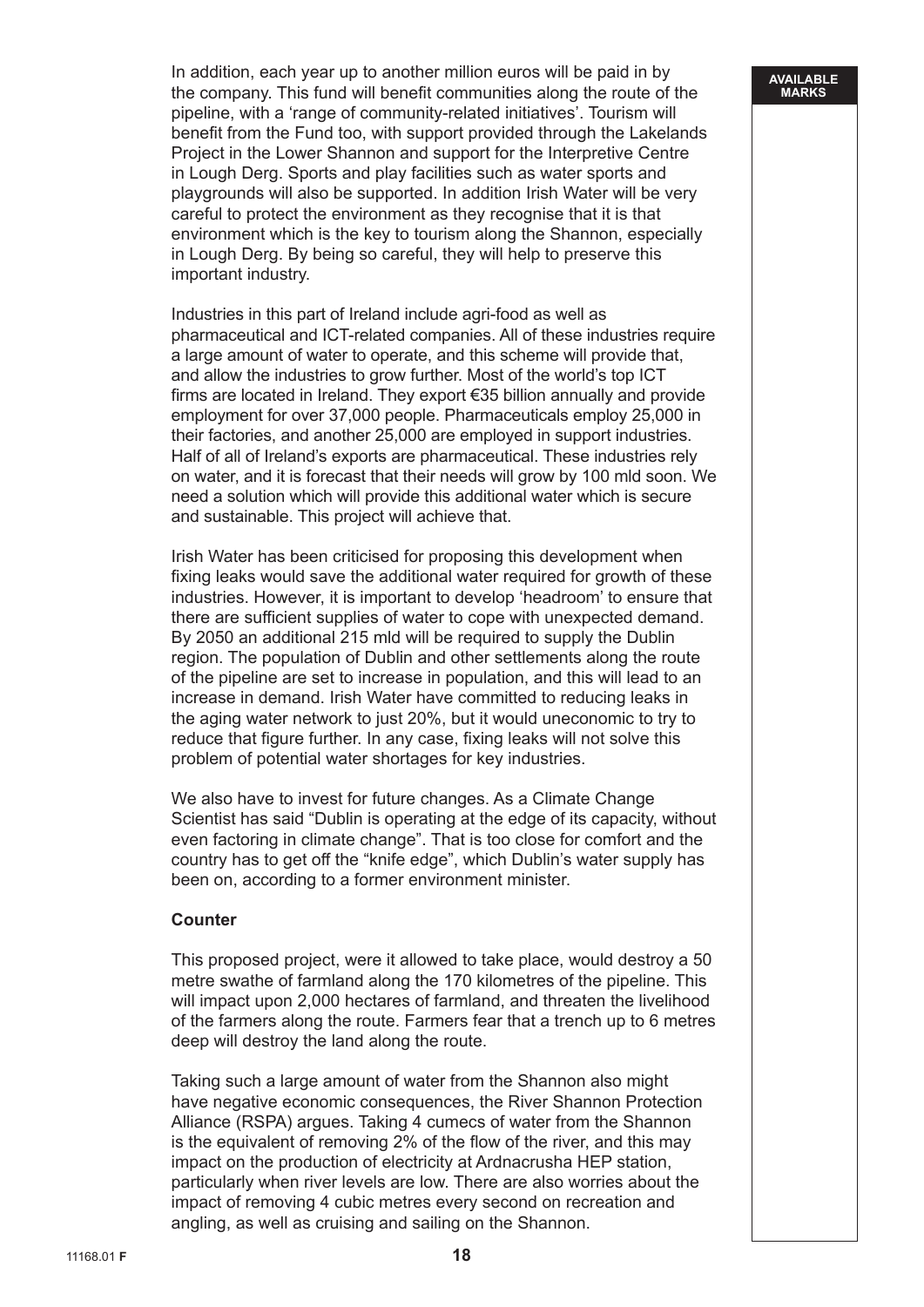It must be remembered that this scheme will be paid for by the public in Ireland, and is the equivalent of a charge of €600 on every household. There is no protection against Irish Water becoming privately owned in the future.

 There could be real challenges to the economy of the area around the river as navigation, angling and boat hire could all be hit by the scheme. Those who may benefit are in Dublin and surrounding areas, but this will just encourage an increase of foreign investment into this area, leaving the rest of the country behind.

 There is also a question of how sustainable a scheme like this is. The yRSPA warn that there are examples elsewhere in the world where taking significant volumes of water from rivers and lakes "is continuing to cause, widespread social and economic losses and damage." They caution that, in some cases, this has led to these schemes being abandoned.

 Irish Water are set to make a potential profit of €365 million each year from the sales of this water. They and the consumers in the Dublin region may benefit. However, RSPA have estimated that it would cost €621 million to abstract the planned 330 million litres of water each day from the Shannon. They also worry that demands will continue to rise, and there will be pressure to abstract more from the river in the future.

 In any case there is no need for the pipeline. The water supply from the Shannon would not encourage the repair of the leaking water transport infrastructure which, at 48%, is as bad as cities in Mexico. Some European cities have reduced leakage rates to less than 6%. If this was achieved in Ireland, alongside other water saving strategies, the €1.2 billion could be saved, and spent on more worthwhile schemes.

 **NB Some candidates may discuss environmental factors in this section and this is acceptable, so long as they focus on the economic and social impacts of such changes to the environment. In B (ii), should the same environmental factors be revisited, candidates should not merely repeat the information, but should treat it in a fresh way.**

#### **Level 3 ([9]–[12])**

 Candidate states clearly the main benefits and the counterarguments. The discussion will be detailed and comprehensive. The account will have many of these characteristics:

- The points made will be consistently relevant and logically structured
- The ideas will demonstrate insight and a level of sophistication
- Clear understanding of all concepts will be demonstrated
- Use will be made of most of the relevant resource material. including that in diagrammatic form in the infographics and other resources, and understanding of the resources will be demonstrated – few significant points will be omitted
- Figures, where available and appropriate, will be used to good effect
- Ideas will be expressed clearly and effectively

#### **Level 2 ([5]–[8])**

 Candidate will have fewer lines of thought or discussion may be limited. However, while ideas may lack depth and/or detail, they are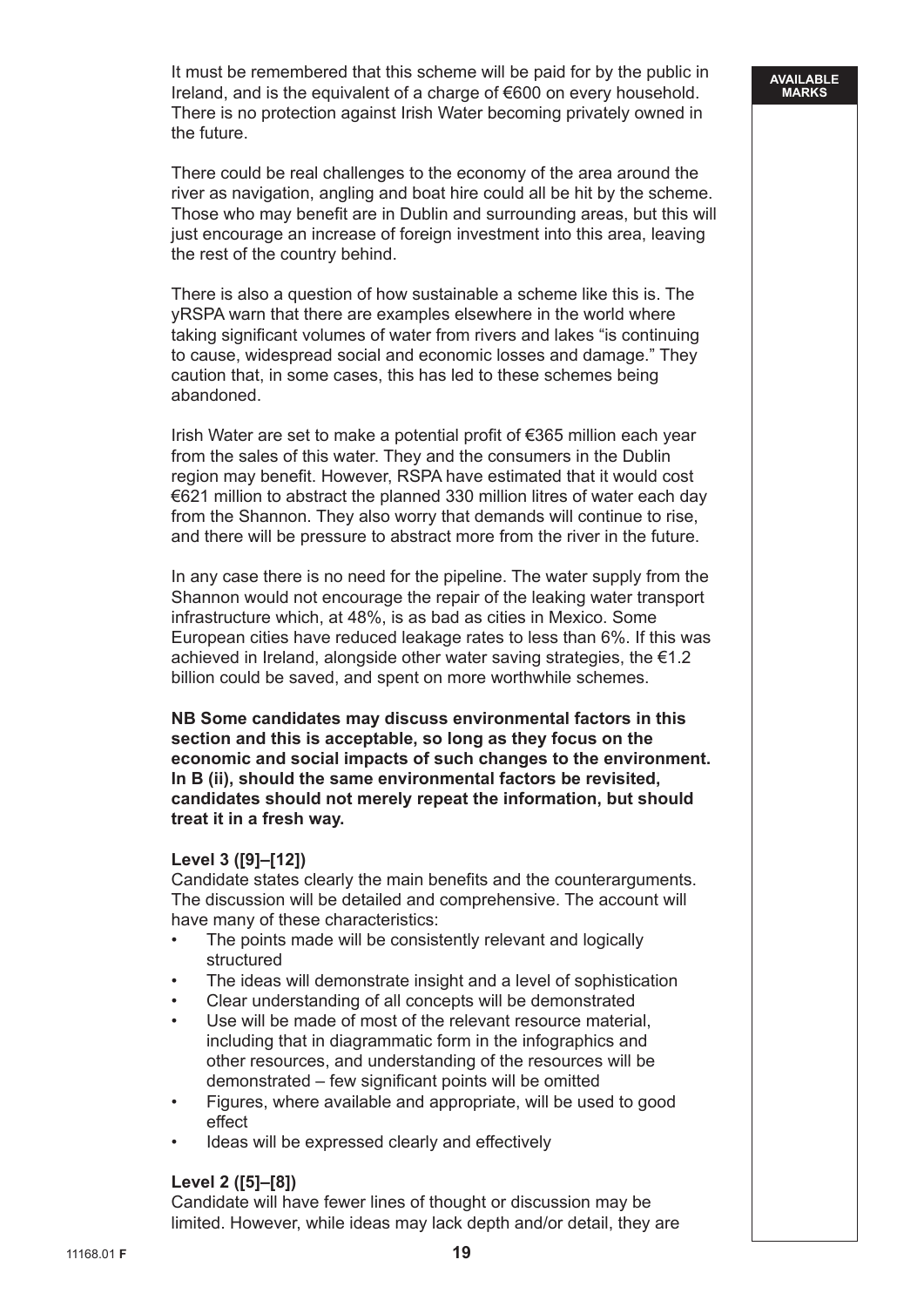still adequate. There may be a heavy imbalance between the two sides of the argument. The answer may concentrate on material from one source, e.g. the text, and not utilize the full range of resources available. The account may show deficiencies in the following ways:

- Understanding displayed but an over-reliance on verbatim quoting in places, even though appropriate
- Resource material used but some information not as well exploited as it could be
- Largely related to the question but some irrelevant material introduced
- Ideas not expressed particularly logically or clearly

# **Level 1 ([1]–[4])**

- Simple understanding demonstrated but sketchily dealt with
- Excessive verbatim use of resources
- Some use made of the resource material but many relevant resources omitted
- Little or no structure or logic in the ordering of content [12]

#### **(ii) The Environment (Discuss the potential environmental damage of the proposed development and the counterarguments.)**

 The damage to the land has an environmental as well as economic impact and 'Fight the Pipe', a campaign by farmers have argued that a potentially 6 metre deep trench, fracturing the rock, will impact negatively on the land above it, potentially damaging the environment. We are also told about the pipe 'microtunnelling' under seven rivers in its route. There is no detail provided on how this will work, but there is a realistic fear that river habitats may be damaged. The scale of the pipe should be recognised. This is around 2 metres in diameter which would allow a person to walk inside it. Burying such a pipe along 170 kilometres of countryside will be bound to have an impact.

 The Shannon has the reputation as the longest stretch of clean water in the whole of Europe. This proposal threatens this, and the range of vulnerable areas along the river basin which are under protection. These include Natural Heritage Areas, SACs and SPAs. Some of these have wildlife which could be at risk if too much water is taken from the river to supply this pipeline. There is a fear of damage to the water quality of the river and to the ecology of the area. The RSPA argue that taking large volumes of water "… is continuing to cause, widespread ecological losses and damage".

 The problems with the scheme may not be so apparent when there is a large flow of water into the Parteen Basin such as 100 cumecs. However, as 7D shows, flows into the Parteen Basin can be as low as 10 cumecs. To remove 4 cumecs in such a situation might have serious implications, and there would be the potential for environmental degradation during those periods. A further concern is the Birdhill Treatment Plant next to the Parteen Basin. There is some who worry about the disinfection by-products from such plants, particularly close to a sensitive river ecosystem.

 In most water abstraction schemes water is taken from a river, used and then returned to the same river. This will not be the case here as 330 mld will be taken from the River Shannon, only to be returned when used to the sea off Dublin. The water will not have a chance of reuse and so is wasteful and potentially in conflict with EU regulations.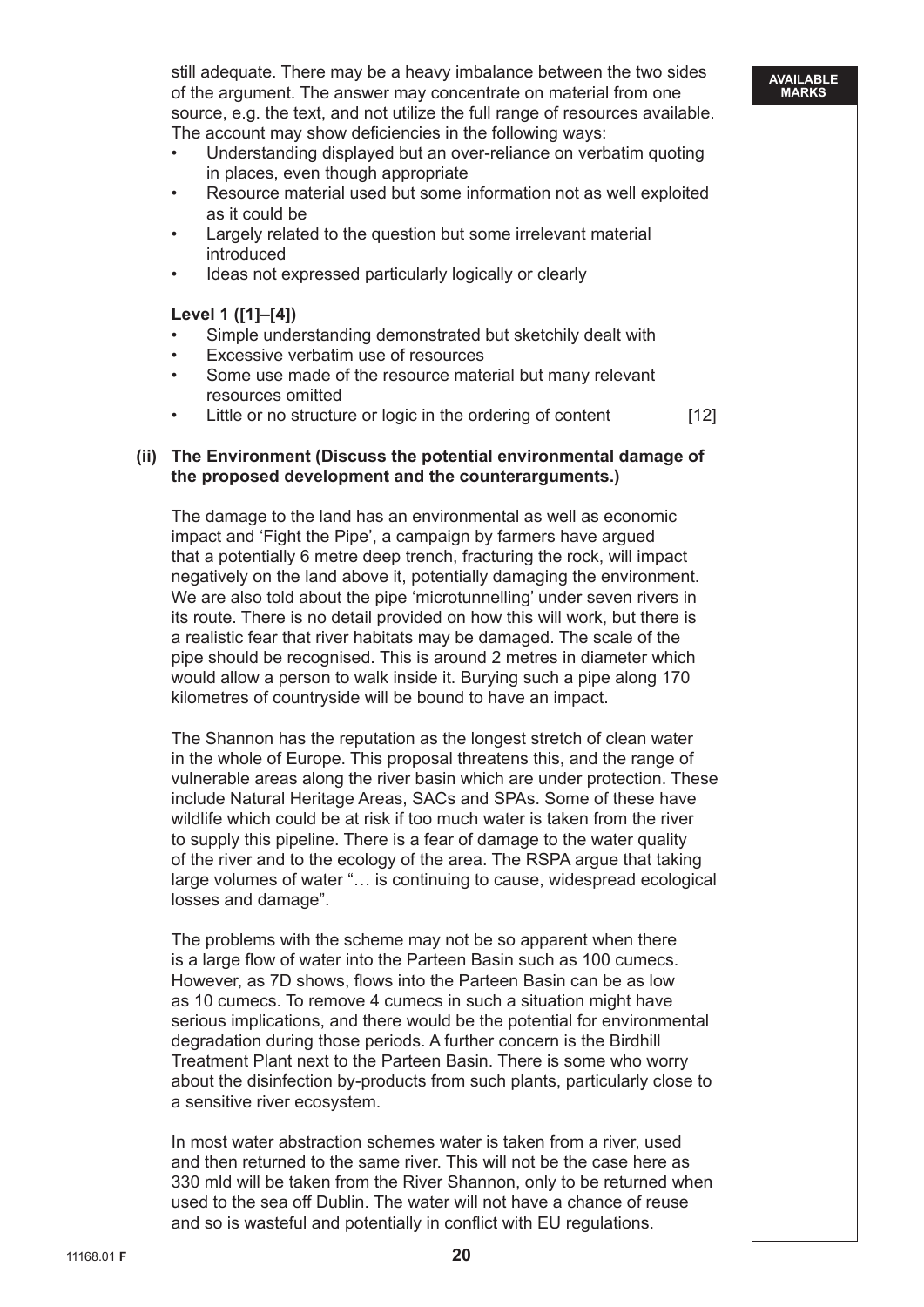There is also the concern that taking water from the Shannon will not encourage upgrading or the fixing of the leaks in the system, leading to more unsustainable water use. As Gerry Siney, the chairman of the RSPA has said "should they be allowed to introduce Shannon water into such a system, most of this water would be lost to the leaks also".

**AVAILABLE MARKS**

# **Counter**

 It is accepted that there are environmental impacts from this project. However, this is the least damaging environmentally of all ten options considered.

 The point where the abstraction takes place in the Parteen Basin has been carefully chosen to minimise the negative ecological impact upstream. Had it been taken from further upstream the impact would have been much greater. Taken, as it is, closer to the mouth of the Shannon, the impact is lessened.

 The level of Lough Derg is regulated by the abstraction of water to the HEP station at Ardnacrusha. As 4 cumecs will be taken for the pipeline (only 2% of the average flow of the river), there will be a small reduction of the amount of water going to the HEP station to compensate. In this way, the level of Lough Derg will be preserved and the environment in and around the Lough will not be affected.

 Indeed the partnerships between Inland Fisheries Ireland and Irish Water will allow improvements in the fisheries in the Shannon, and also in the smaller rivers and streams along the 170 kilometre route of the pipeline.

 The developers will also support the development of cycle paths, greenways, walks and other environmental improvements along the route of the pipeline.

 **NB Some candidates may discuss economic factors in this section and this is acceptable, so long as they focus on the environmental impact and its consequent cost. In B (i), should the same economic factors have been covered, candidates should not merely repeat the information, but should treat it in a fresh way.**

# **Level 3 ([7]–[8])**

 Candidate states clearly the main changes and the counterarguments, although there may be less to say in the environmental counterargument. The discussion will be as detailed and comprehensive as the resources allow. The account will have many of these characteristics:

- The points made will be consistently relevant and logically structured
- The ideas will demonstrate insight and a level of sophistication
- Clear understanding of all concepts will be demonstrated
- Use will be made of most of the relevant resource material. including that in diagrammatic form in the resources – few significant points will be omitted
- Figures, where available and appropriate, will be used to good effect
- Ideas will be expressed clearly and effectively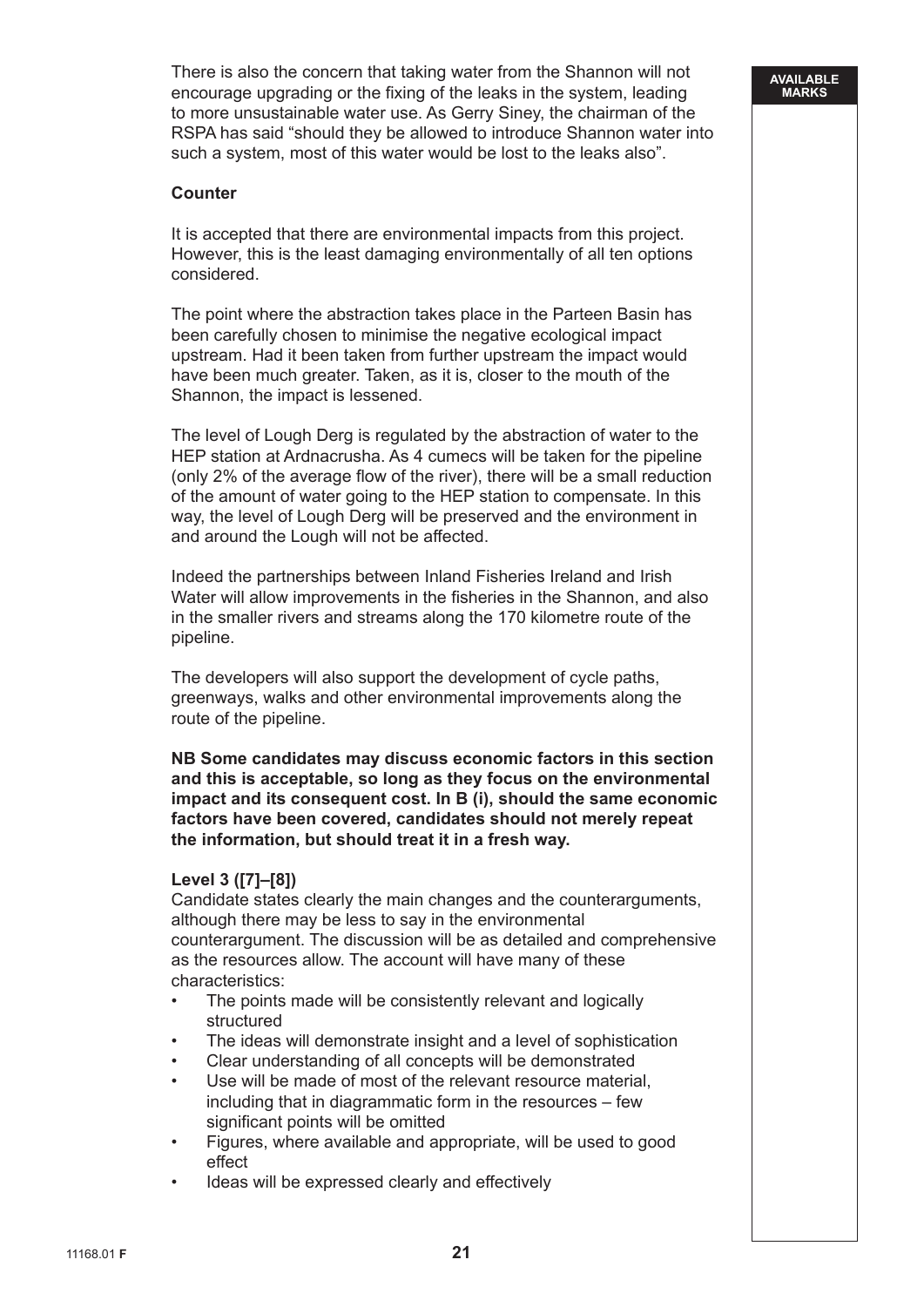# **Level 2 ([4]–[6])**

 Candidate will have fewer lines of thought or discussion may be limited. However, while ideas may lack depth and/or detail, they are still adequate. There may be a heavy imbalance between the two sides of the argument. The account may show deficiencies in the following ways:

**AVAILABLE MARKS**

- Understanding displayed but an over-reliance on verbatim quoting in places, even though appropriate
- Resource material used but some information not as well exploited as it could be
- Largely related to the question but some irrelevant material introduced
- Ideas not expressed particularly logically or clearly

# **Level 1 ([1]–[3])**

- Simple understanding demonstrated but sketchily dealt with
- Excessive verbatim use of resources
- Some use made of the resource material but many relevant resources omitted
- Little or no structure or logic in the ordering of content [8]

#### **C. Decision (State clearly your decision and justify it on the basis of the greater overall benefits)**

 The recommendation may overlap with some of the points made in B in relation to the potential social and economic or environmental impact of the pipeline. However, the emphasis here has to be on the *greater overall benefits* of developing or not developing the pipeline and the contrary view. In this section, for example, candidates can weigh up the relative merits of arguable damage to the environment with possible economic development and employment for local people.

 *There is no mark for stating a decision alone without a justification.*

# **Level 3 ([8]–[10])**

 Candidate states clearly a decision. A range of reasons are provided in justification. The account will have many of the following:

- There is evidence that the arguments of both sides are being balanced, one against the other
- Links are made between diverse aspects of resource material, not possible in Section B
- Points are consistently relevant and logically structured
- There is a clear grasp of the concepts used

# **Level 2 ([4]–[7])**

 There are fewer lines of thought or discussion, but what there is is relevant and correct or supportable in what is argued. There may be deficiencies such as:

- Too much verbatim quoting or overuse of quotations in full
- Important sections of resource material not utilised
- Irrelevant material introduced
- Ideas not expressed particularly logically or clearly
- Understanding of concepts not always clearly demonstrated

# **Level 1 ([1]–[3])**

- Few lines of thought and sketchy in detail
- Large gaps in the use of resource material
- Little or no structure or logic in the ordering of the concepts
- There may be excessive verbatim use of resources [10]